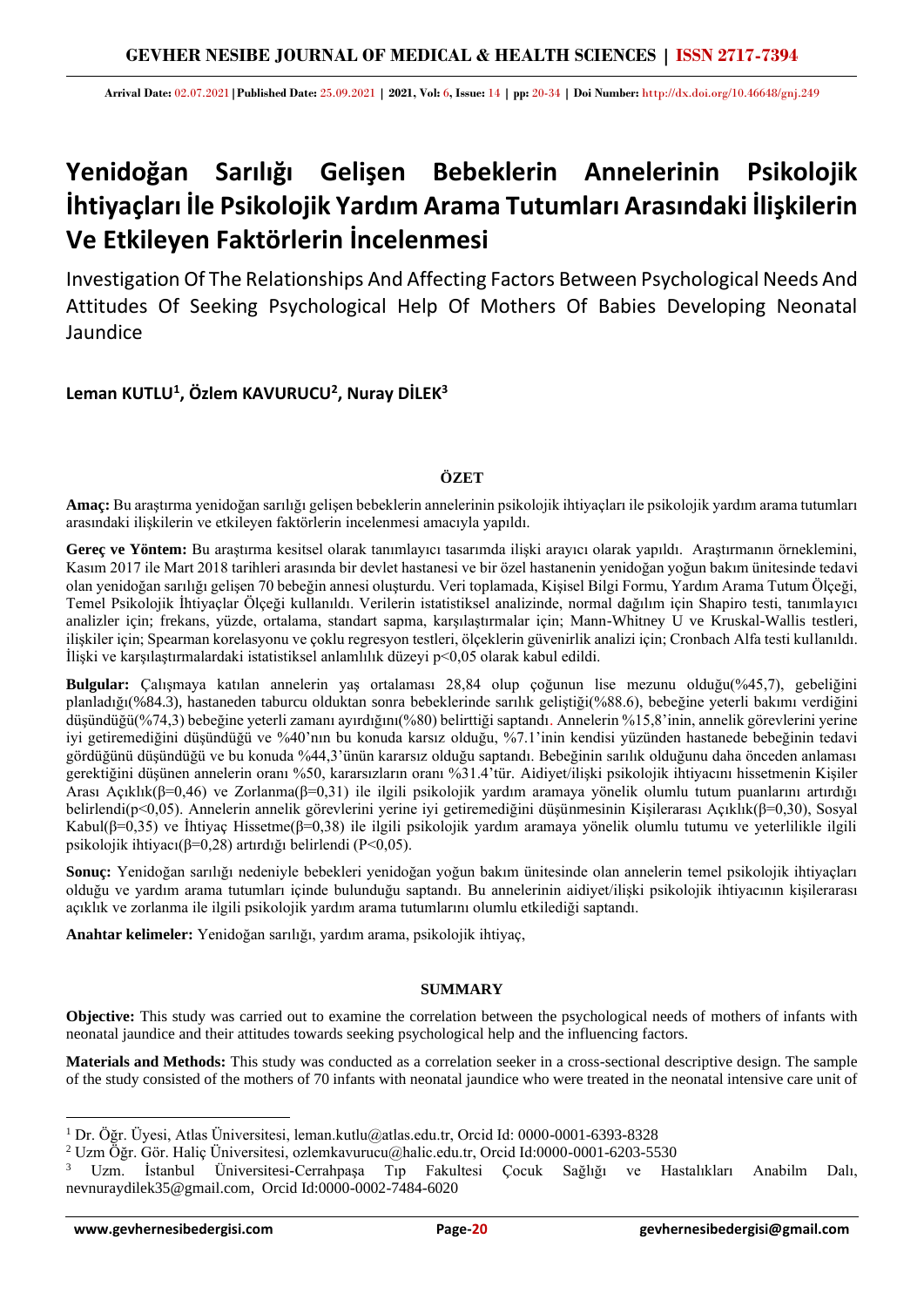

a state hospital and a private hospital between November 2017 and March 2018. Personal Information Form, Help Seeking Attitude Scale, and Basic Psychological Needs Scale were used to collect data. In the statistical analysis of the data, Shapiro test, frequency, percentage, mean, standard deviation, Mann-Whitney U and Kruskal-Wallis tests, Spearman's correlation and multiple regression tests, Cronbach's Alpha test were used. The statistical significance level was accepted as  $p<0.05$ .

**Results:** The mean age of the mothers participating in the study was 28.84, most of them were high school graduates(45.7%), planned pregnancy(84.3%), developed newborns jaundice after discharge from the hospital(88.6%), thought that they gave adequate care to their baby (74.3%), stated that he spared enough time for his baby(80%). It was determined that 15.8% of the mothers thought that they could not fulfill their motherhood duties well, 40% were unprofitable in this regard, 7.1% thought that their baby was being treated in the hospital because of them, and 44.3% were undecided on this issue. The rate of mothers who think that they should know beforehand that their baby has jaundice is 50%, the rate of those who are undecided is 31.4%. It was determined that feeling the psychological need for relationship/belonging increased the scores of positive attitudes towards seeking psychological help regarding Interpersonal Openness( $\beta$ =0.46) and Strain( $\beta$ =0.31) (p<0.05). The positive attitude towards seeking psychological help related to Interpersonal Openness( $\beta$ =0.30), Social Acceptance( $\beta$ =0.35) and Feeling Need( $\beta$ =0.38), and Competence Need( $\beta$ =0.28) was determined to increase( $\beta$ <0.05).

**Keywords:** Neonatal jaundice, seeking help, psychological need

#### **INTRODUCTION**

The newborn period, which is the first twenty-eight days of human life, is defined as a period in which morbidity and mortality are rapid (Konukbay & Arslan, 2011). Jaundice caused by hyperbilirubinemia developing especially in the first week of the newborn's life is observed when the serum total bilirubin level exceeds 5 mg/dL as a result of the imbalance between bilirubin production and conjugation (Ullah et al., 2016; Brits et al., 2018; Çoban et al. ., 2018). While it is seen at a rate of 50-70% in healthy term babies, this rate rises to 80% in preterm babies (Schwarz et al., 2011; Rennie et al., 2010; Yol, 2017). Neonatal jaundice is divided into physiological and pathological jaundice. While physiological jaundice is generally observed as a temporary condition without bad consequences; pathological jaundice, on the other hand, can reach levels that may pose a risk for serious irreversible brain damage, causing bilirubin encephalopathy and leaving sequelae (Lei et al., 2018; Çoban et al., 2018).

Because the newborn's serum bilirubin level does not reach high levels within 48 hours after birth, the risk is not noticed, and early discharge of the newborn increases the risk of re-hospitalization due to severe hyperbilirubinemia (Waldrop et al., 2013). Neonatal jaundice is stated as the most common health problem that causes prolongation of the postpartum discharge time and hospitalization in the neonatal intensive care unit after discharge (Metcalfe et al., 2016; Yu et al., 2019). Neonatal jaundice is also stated as a leading reason for admission to the neonatal intensive care unit in Turkey (Erdeve et al., 2018).

Erdeve et al. (2018), in their study with the participation of fifty neonatal intensive care units from Turkey, reported that severe neonatal jaundice and bilirubin encephalopathy are still an important problem for our country (Erdeve et al., 2018). Our country ranks third in the world with a rate of 16% in terms of the incidence of kernicterus, which is defined as the damage of high levels of bilirubin by accumulating in the brain (Yorulmaz et al., 2018; Schwarz et al., 2011; Kaplan et al., 2002).

Failure to plan postpartum discharge or hospitalization during post-discharge controls prevents the interaction process with the mother and causes fear for the safety of the baby (Korja et al., 2009).

Neonatal intensive care units are specialized units that use high-tech equipment. In the literature, it is stated that the sound, light, mobile and technological nature of the neonatal intensive care unit causes stress for parents. This situation particularly affects mothers. Parental role change, the appearance of babies, and staff behavior also directly affect mothers' stress responses. Transportation to the unit, visiting hours and the adaptation process of family life also trigger this stress. These difficulties make it difficult for parents to develop a feeding program, spend quality time with their babies, and establish secure bonds through skin-to-skin contact. Parents may feel that their baby is not healthy, that this process will be permanent and that they cannot overcome it. Psychological reactions such as anger, anxiety, depression, guilt, and lack of self-confidence can be seen in parents who have this feeling (Chourasia et al., 2013; Williams et. al., 2018; Varma et al., 2019; Yayan et al., 2019).

Anxiety, depression, and post-traumatic stress disorder (PTSD) are reported to be common psychiatric problems in mothers with babies in the neonatal intensive care unit (Williams et al., 2018). In their study, Holditch-Davis and Bartlett (2003) found that PTSD symptoms were observed 6 months after birth in mothers who had babies in the neonatal intensive care unit (Holditch-Davis and Bartlett, 2003). While factors such as maternal depression and anxiety negatively affect the decision-making level of the mother; It is associated with inadequate physiological and psychological development outcomes for infants, which can last until puberty. It is stated that it is important to investigate the relationship between maternal mental health and infant health, and the risk and protective factors for mothers whose babies are admitted to the intensive care unit (Williams et al., 2018). It is known that maternal emotional reactions affect newborn mothers at risk. Therefore, it is stated that there is a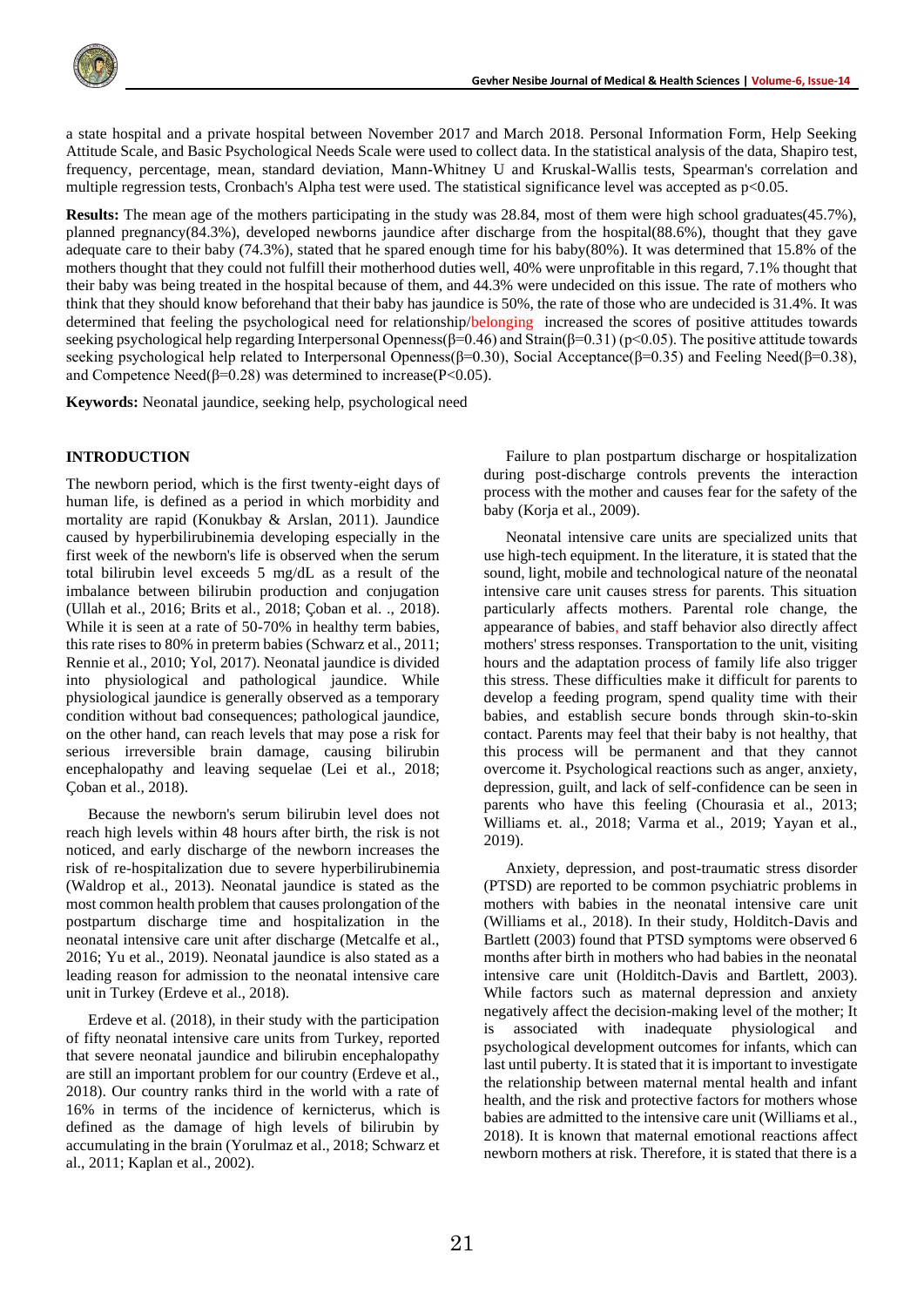need to develop basic nursing interventions for mothers and their babies in this group (Holdic-Davis and Bartlett, 2003).

In this context, in the light of the literature stating that neonatal jaundice may cause serious consequences that threaten the lives of infants and that it is a common reason for infants to be admitted to the hospital and neonatal intensive care unit again, this situation affects mothers psychologically, this study aims to present the psychological needs of mothers of infants with neonatal jaundice and seeking psychological help The aim of this study was to examine the relationships between attitudes and the affecting factors. It is thought that the results obtained from this study will guide healthcare professionals in developing methods for the protection of maternal mental health.

In line with the purpose of the study, answers were sought to the following questions;

• What is the score level of the Basic Psychological Needs Scale and the Help-Seeking Attitude Scale?

• Is there a relationship between the scores of the Basic Psychological Needs Scale and the Help-Seeking Attitude Scale?

• Do psychological needs have a significant effect on helpseeking attitudes?

• Is there a difference between the scores of the Basic Psychological Needs Scale and the Help-Seeking Attitude Scale according to socio-demographic, obstetric, and gynecological characteristics, newborn characteristics, and maternal emotional characteristics?

## **MATERIALS AND METHODS**

## **Type, Population, and Sample of the Study**

It was designed as a relationship seeker in descriptive design to evaluate the correlation between the psychological needs and the attitudes of seeking psychological help of the mothers of babies developing neonatal jaundice. The population of the study consisted of mothers of infants with neonatal jaundice who were treated in the neonatal intensive care unit of a state hospital and a private hospital between November 2017 and March 2018. The sample of the research is; The incidence of jaundice in newborns was accepted as 50% and it was calculated as at least 96.04 using the sample calculation formula of the unknown population (t2pq/d2). However, within five months, 70 mothers who met the criteria for inclusion in the study formed the sample group. The impact power of the sample reached in the post hoc power analysis was found to be 0.707.

## **Inclusion Criteria**

- Agreeing to participate in the research voluntarily,
- Those who have jaundice in the first seven days after birth
- Mothers whose babies were in the neonatal intensive care unit due to neonatal jaundice were included in the study.

#### **Exclusion Criteria**

• Mothers who can not communicate,

• Forms in which four or more items were left blank were excluded from the research**.**

## **Data Collection Tools**

**The Personal Information Form:** It is a form consisting of 48 questions that were created by the researchers by scanning the literature and measures socio-demographic characteristics, obstetric and gynecological characteristics, characteristics of newborns, and mood characteristics of mothers with jaundice in their babies**.**

## **The Help-Seeking Attitude Scale (HSAS):**

Özbay et al. (1999), 32 items, six-point Likert scales (never-1, rarely-2, rarely-3, sometimes-4, often-5, always-6) and It consists of five subscales, namely Interpersonal Openness (IO), Feeling Need (FN), Social Acceptance (SA), Strain (S), Belief in Counseling (BC).

Interpersonal Openness; It includes topics such as personal self-disclosure, sharing private information with others, social shyness, social rigidity, introversion, and the tendency to not be known, which will affect interpersonal openness and whether or not the individual receives help.

Strain; this factor is considered as a dimension of helpseeking attitudes. It is a measure that can be functional as a dimension to determine the emergence of help-seeking tendencies in the event of an increase in pathology.

Belief in Counseling; It covers the belief and trust of the person in the process of seeking help, in professional assistance services and people.

Feeling of need; This dimension is interpreted as the person's perception and acceptance of the psychological problem.

Social Acceptance; negative attitudes towards psychological help and social cognitions. These negative attitudes mostly show how the problem and getting psychological help are perceived socially. The overall Cronbach alpha reliability coefficient of the scale was found to be 0.77 (Özbay et al., 1999). In this study, the Cronbach's alpha reliability coefficient for the whole scale was determined as 0.834 (Interpersonal openness: 0.640 Strain: 0.540, Need for Counseling: 0.510, Feeling of Need: 0.766, Social Acceptance: 0.506), and it was found to be quite reliable. The high score obtained from the total of the scale indicates the positive attitude of the individual towards seeking psychological help, while the low score indicates the negative attitude towards seeking psychological help (Özbay et al., 1999).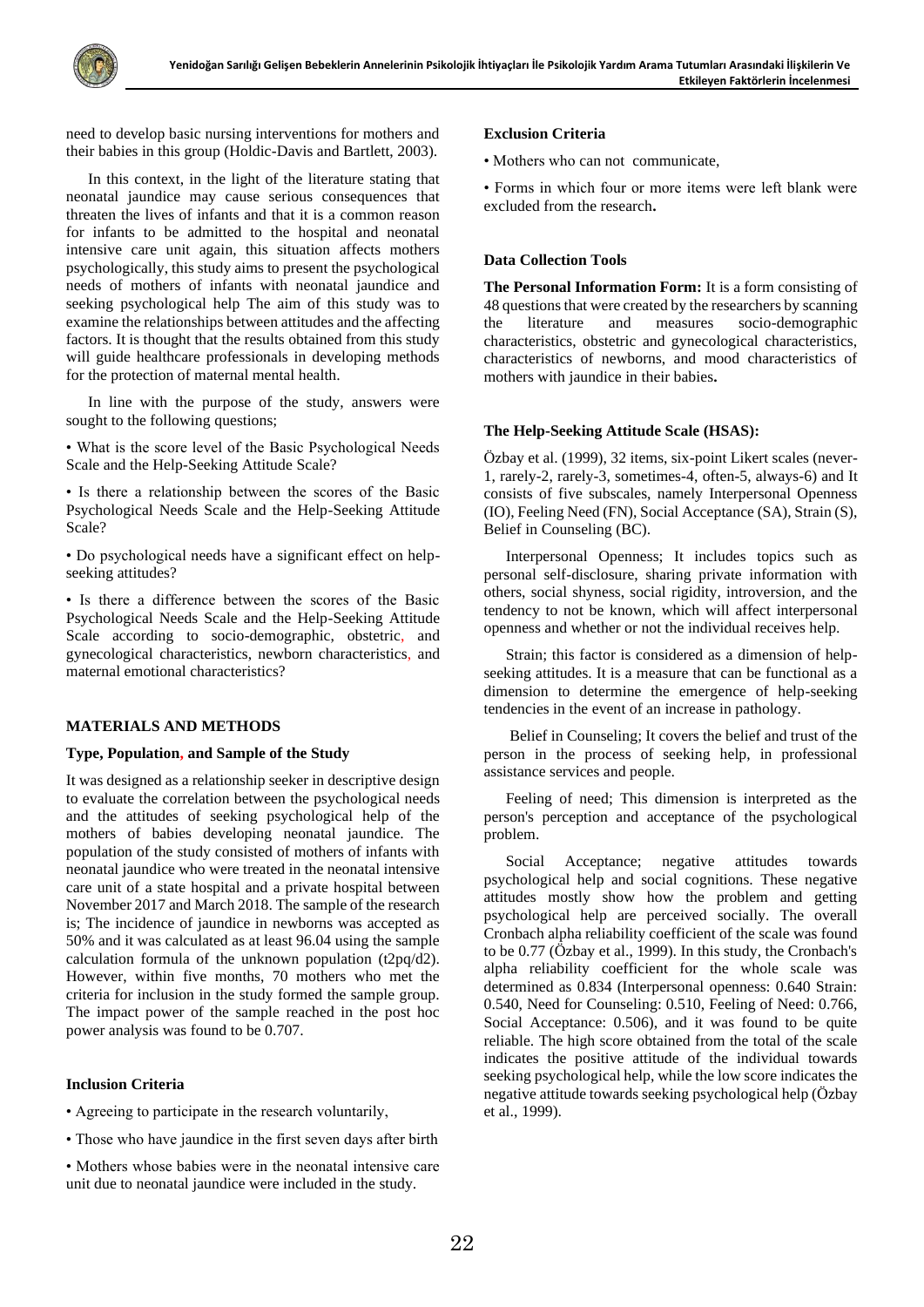

#### **The Basic Psychological Needs Scale (BPNS):**

Basic Psychological Needs Scale (BPNS); It was developed by Deci and Ryan (2000) and adapted into Turkish by Kesici et al. (2003). The BPNS is a 21-item Likert scale (very true-5, not true-4, somewhat true-3, true-2, and not at all true-1). Individuals' needs for various fields are presented and how often individuals desire this situation on the scale; They are asked to indicate it in a scale ranging from 1 to 5. It consists of three subscales: Autonomy Need (AN), Competence Need (CN), and Relationship/belonging Need (RN). Autonomy Need includes the individual's desire to feel safe while interacting with people and to be independent of others in social relations.

The need for competence reveals how to be effective in the implementation of the actions to be taken. Relationshipbelonging needs include sharing thoughts and feelings with other people regarding personal relationships, establishing close relationships with other people, and satisfying these close relationships. The Cronbach's alpha reliability coefficient for the reliability of the scale was found to be 0.76 for the whole scale (Kesici et al, 2003). In this study, the Cronbach's alpha internal consistency coefficient for the whole scale was determined as 0.854 (autonomy need: 0.721, competence need: 0.510, relationship- belonging need: 0.755), and it was found to be quite reliable. The scores obtained from the scale of the psychological needs show the degree of the individual's desire for a psychological need. It is accepted that individuals feel the more psychological needs as the scores they get from the scale increase (Kesici et al, 2003).

#### **Analysis of Data**

IBM SPSS 22.00 program was used in the analysis of the data of the research. Shapiro test, Skewness, and Kurtosis (normal distribution between -1.5 and 1.5) values were used in the normal distribution analysis. In the analysis of data, descriptive statistical analysis; number, percentage, median, mean, standard deviation, minimum and maximum tests, in comparisons between groups; Mann-Whitney U test and Kruskal-Wallis test, Spearman correlation and multiple regression analysis were used in the relational analysis, Mann Whitney-U test, which is one of the advanced analysis methods, to determine which group the difference originated from, and Cronbach Alpha tests were used in the reliability analysis of the scales. The statistical significance level in the relationships and comparisons was accepted as  $p<0.05$ .

#### **Ethical Aspect of Research**

Written permission from the institutions where the research will be conducted, ethics committee permission (Halic University Non-Interventional Clinical Research Ethics Committee, No:175, Date:26.10.2017), written and verbal consent from the participants was obtained.

#### **RESULTS**

#### **Findings Concerning the Distribution of Mothers' Sociodemographic, Gynecological-Obstetric, Mood, and Features of Newborns Developing Jaundice**

When the sociodemographic characteristics of the mothers were examined (Table 1); Their ages were between 20-42 years old, on average  $28.84 \pm 6.078$  years, most of them (45.7%) graduated from high school, did not work (70%), had a nuclear family structure (88.6%), spouses were high school graduates (40%), all of them had social security (100%) and their spouses were employed (100%).

When the gynecological obstetric characteristics of the mothers were examined (Table 1); It was determined that she planned her pregnancy before (84.3%), delivered normally (65.7%), received information about baby care during her pregnancies (84.3%), and all of them did not experience any problems during delivery.

When the characteristics of the newborn with jaundice were examined (table 1); it was determined that most of the babies are female (52.9%), that they are breastfed by their mother within 30-60 minutes after birth (34.3%), that neonatal jaundice develops after discharge from the hospital (88.6%), that there were babies wanted by mothers (92.9%) and fathers (94.3%).

When the mood characteristics of the mothers about their babies were examined (Table 1); It was determined that most of the mothers thought that they gave adequate care to their babies (74.3%) and that they thought that they had enough time for their baby (80%). It was determined that 44.2% of them did not think that they could not fulfill their mothering duties well and 40% of them were undecided about fulfilling their mothering duties. It was determined that 48% did not think that their baby was treated in the hospital because of them, and 44.3% were undecided about their baby being treated in the hospital because of them. It was determined that 50% of them thought that they should understand that their baby has jaundice beforehand, and 31.4% stated that they were undecided about the need to understand that their baby had jaundice earlier.

#### **Findings Related to Subscale Scores and Relationships of HSAS and BPNS**

When the subscale scores of HSAS are examined (Table 2); HSAS-Interpersonal Openness subscale mean score  $(43.13\pm7.447;$  cut-off score = 30), HSAS-Belief in Counseling subscale mean score (22.37±4.090; cut-off score=17.5), HSAS-Strain subscale mean score  $(20.76\pm4.302;$  (cut-off score=15), HSAS-Feeling Need subscale mean score  $(18.31 \pm 4.956)$ ; cut-off score=12.5) and HSAS-Social Acceptance subscale mean score (7.06±2.042; cut-off score=5) were higher than cut-off scores , were closer to the maximum scores, and mothers of babies with neonatal jaundice had positive attitudes towards seeking psychological help.When the subscales scores of the BPNS were analyzed (Table 2), the BPNS-Autonomy Need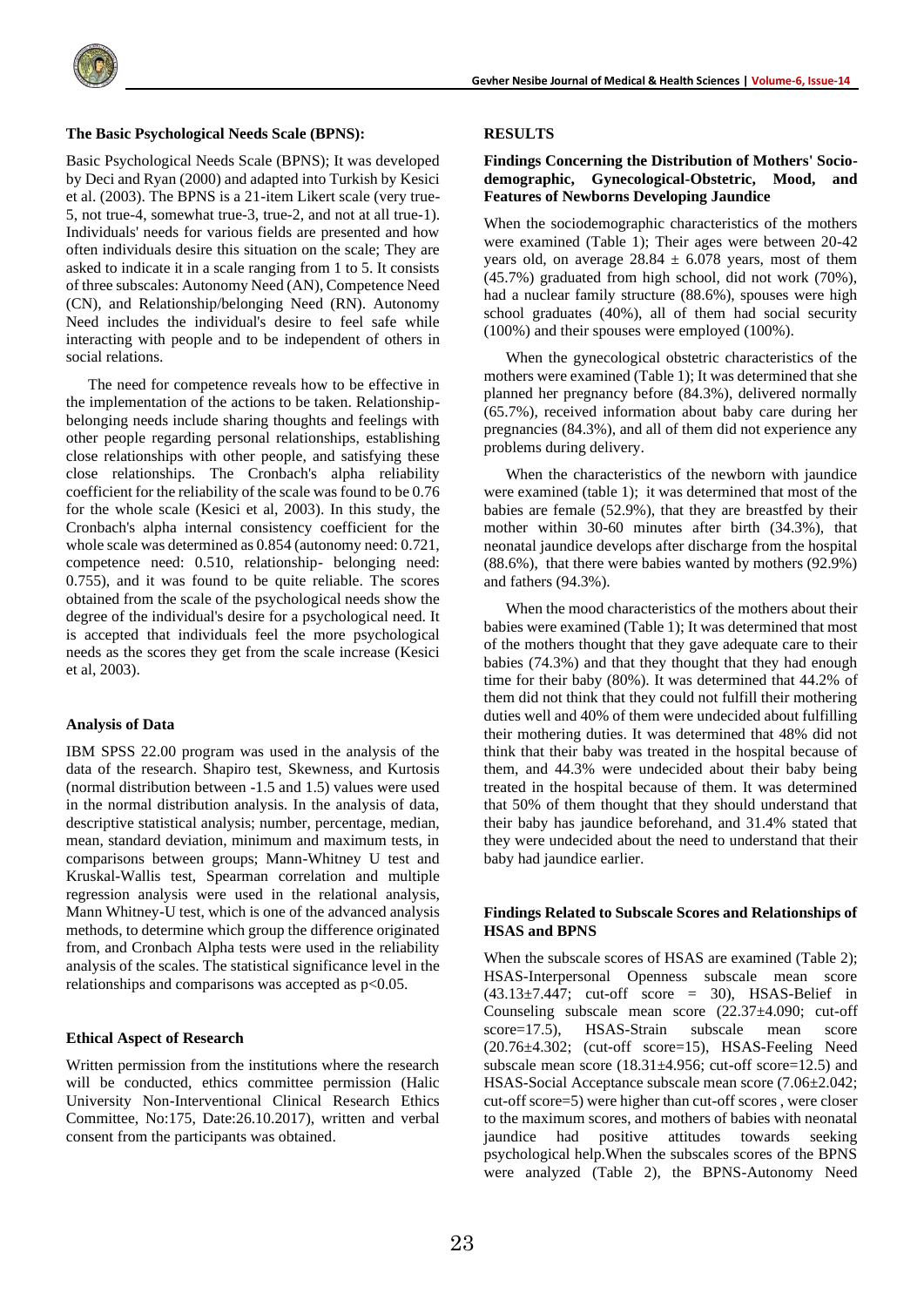

subscale mean score was  $(23.43\pm3.862)$ ; cut-off score= 14). ), the BPNS-Competence Need subscale mean score  $(19.79\pm2.843;$  cut-off score = 12), the BPNS-Relationship/Belonging Need subscale mean score  $(29.44\pm4.561;$  cut-off score = 16) were higher than the cutoff scores, were closer to the maximum scores, and it was determined that the mothers of babies with neonatal jaundice have more psychological needs.

When the correlation between the subscales of HSAS and BPNS are examined (Table 2); There was a positive weak  $(r:0.362; p=0.002)$  correlation between the HSAS-Interpersonal Openness subscale scores and the BPNS-Competence Need subscale scores, and a moderately positive correlation between the BPNS-Belonging/Relationship subscale scores (r :0 .399; p=0.001) statistically significant correlations were found (p<0.05). There was also a statistically significant correlation between the HSAS-Strain subscale scores and the BPNS-Belonging/Relationship subscale scores, on a positive and weak level  $(r:0.264; p=0.027 (p<0.05)$ . No significant correlation was found between the ages of the mothers and their HSAS and BPNS scores (p>0.05).

## **Findings Related to the Comparison of the HSAS and BPNS Subscale Scores of the Mothers According to the Characteristics of the Socio-demographic, Gynecological-Obstetric, Mood and Jaundice Newborns**

No significant differences were found between the subscales scores of HSAS according to the mother's education, employment status, family income, family type, pregnancy planning status, the sex of the baby, the education of the father, and the mother's and father's desire for the baby (Table-3) (p>0, 05).

According to the mothers' thinking that they could not fulfill their mothering duties well, There were statistically significant differences between the subscale scores of HSAS-Interpersonal Openness (p=0.012), HSAS-Strain  $(p=0.001)$ , HSAS-Feeling Needed  $(p=0.001)$ , and HSAS-Social Acceptance (p=0.002). It was determined that the scores of those who said "I agree" and "I am undecided" were higher than those who said "I do not agree" (Table-3)  $(p<0.05)$ .

It was determined that there was a statistically significant difference (p=0.011) between the HSAS-Belief in Counseling subscale scores according to the mother's receiving information about the care of the baby during pregnancy, and the scores of those who received information were higher (Table-3) ( $p<0.05$ ).

No significant differences were found between the subscales scores of BPNS according to family income, family type, baby's gender, and father's education (Table-3)  $(P>0.05)$ .

It was determined that there was a statistically significant difference between the BPNS - Autonomy Need subscale scores according to the education level of the mother (p=0.001), and the scores of the mothers who were primary

and secondary school graduates were lower (Table-3)  $(p<0.05)$ .

It was determined that there was a statistically significant difference between the BPNS -Belonging/Relationship Need subscale scores according to the working status of the mother  $(p=0.013)$ , and the scores of the mothers who were working in a job were higher (Table-3) ( $p<0.05$ ).

There are statistically significant differences between the BPNS -Autonomy Need (p=0.000), the BPNS-Competence Need (p=0.003), and the BPNS -Belonging/Relationship Need subscale scores (p=0.039) according to the mother's planning of pregnancy, and the scores of those who planned their pregnancy were higher. was found to be high (Table-3)  $(p<0.05)$ .

According to the father's desire for the baby, there were statistically significant differences between the BPNS - Autonomy Need (p=0.017), the BPNS - Competence Need (p=0.004) and the BPNS -Belonging-Relationship Need subscale scores  $(p=0.021)$ , and the scores of those who wanted pregnancy was were higher. was found to be high  $(Table-3)$  ( $p<0.05$ ).

There was a statistically significant difference between the BPNS- Competence Need subscale scores according to the mothers' thinking that the baby was being treated in the hospital because of themselves (p=0.001), and the scores of those who said "I agree" and "I disagree" were compared to the scores of those who said, "I am undecided". was found to be higher (Table-3) ( $p<0.05$ ).

**Findings Related to Regression Analysis of HSAS and BPNS Subscale Scores of Mothers According to Sociodemographic, Gynecological-Obstetric, Mood, and Characteristics of Newborns Developing Jaundice**

As a result of the analysis made with the HSAS-Interpersonal Openness subscale scores, it was determined that there was a significant regression model ( $(F=7,801, p=$ 0.000<0.05) and that 28.2% of the variance in the dependent variable  $(R^2$  adjusted = 0.282) was explained by the independent variables (Table 4-Model 1) . According to this model; a 1 unit increase in the BPNS-Belonging/Relationship subscale score caused a significant increase of 0.459 units in the HSAS-Interpersonal Openness subscale score (β=0.459, t=3.453, p=0.001). The mother's thinking that she could not fulfill her mothering duties significantly increased the HSAS-Interpersonal Openness subscale score by 0.303 units ( $\beta$ =0.303, t=2.781, p=0.007). The mother's undecided thinking that she could not fulfill her mothering duties significantly increased the HSAS-Interpersonal Openness subscale score by 0.229 units  $(β=0.229, t=2.054, p=0.044).$ 

As a result of the analysis made with the HSAS-Strain subscale scores, it was found that there was a significant regression model (F=7.186, p=  $0.009<0.05$ ), and that 8.2% of the variance in the dependent variable ( $\mathbb{R}^2$ <sub>adjusted</sub> = 0.082) was explained by the independent variables (Table 4-Model 2). According to this model; a 1-unit increase in the BPNS-Belonging/Relationship subscale score caused significantly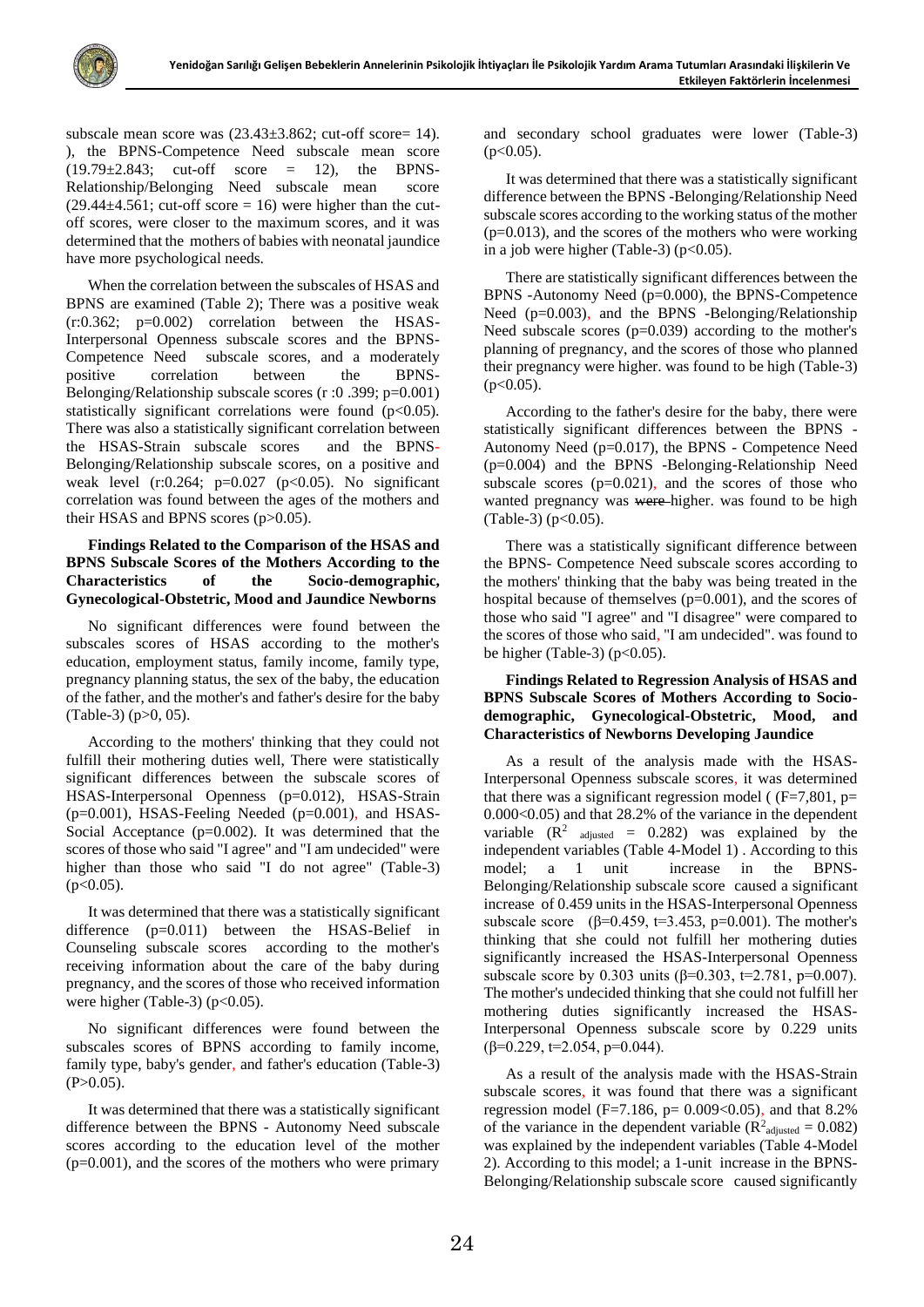an increase of 0.309 units in the Strain subscale score of HSAS (β=0.309, t=2.681, p=0.009).

As a result of the analysis made with the HSAS-Feeling Need subscale scores, it was found that there was a significant regression model (F=8.502, p=  $0.000<0.05$ ) and 24.6% of the variance in the dependent variable ( $\mathbb{R}^2$ <sub>adjusted</sub> = 0.246) was explained by the independent variables ( Table 4- Model 3). According to this model; the fact that the mothers were working at a job significantly reduced the HSAS-Feeling Need subscale scores by 0.312 units ( $\beta$ =-0.312, t=-2.948, p=0.004). The fact that mothers think that they are not able to fulfill their mothering duties significantly increased the HSAS-Feeling Needs subscale scores by 0.379 units  $(\beta=0.379, t=3.390, p=0.001)$ . The undecidedness of mothers to think that they are not able to fulfill their mothering duties significantly increased the HSAS-Feeling Need subscale scores by 0.330 units ( $\beta$ =0.330, t=2.925, p=0.005).

As a result of the analysis made with the HSAS-Social Acceptance subscale scores, it was determined that there was a significant regression model ( $F=7.949$ ,  $p= 0.001 < 0.05$ ) and that .16.8% of the variance in the dependent variable  $(R<sup>2</sup>adjusted = 0.168)$  was explained by the independent variables. (Table 4-Model 4). Accordingly, the fact that mothers think that they cannot fulfill their mothering duties significantly increased the HSAS-Social Acceptance subscale score by 0.347 units ( $\beta$ =0.347, t=2.960, p=0.004). The fact that mothers are undecided in thinking that they cannot fulfill their mothering duties significantly increased the HSAS-Social Acceptance subscale score 0.416 units ( $\beta$ =0.416, t=3.543, p=0.001).

As a result of the analysis performed with the HSAS-Belief in counseling subscale scores, the regression model (Table 4-Model 5) was not found to be significant (F=0.006, p=0.937>0.05)

As a result of the analysis made with the BPNS-Efficacy subscale scores, it was found that there was a significant regression model (F=5.113, p=0.001<0.05) and that  $19.3\%$ of the variance in the dependent variable ( $\mathbb{R}^2$ <sub>adjusted</sub> = 0.193) was explained by the independent variables ( Table 5-Model 6). According to this model, mothers' thinking that their baby is being treated in hospital because of himself increased the BPNS-Efficacy subscale score of 0.278 units ( $\beta$ =0.278, t=2.419, p=0.018). The fact that mothers do not think that their baby is being treated in the hospital because of themselves also significantly increased the BPNS-Efficacy subscale score by 0.264 units ( $\beta$ =0.264, t=2.216, p=0.030).

As a result of the analysis made with the BPNS-Autonomy subscale scores, it was found that there was a significant regression model (F=6.539, p=  $0.000<0.05$ ) and that 24.3% of the variance in the dependent variable  $(R^2_{\text{adjusted}})$  $= 0.243$ ) was explained by the independent variables (Table 5-Model 7). According to this model, planned pregnancy of mothers significantly increased the BPNS-Autonomy score by 0.455 units (β=0.455, t=3.516, p=0.001).

As a result of the analysis made with the BPNS-Belonging/Relationship Need subscale scores, it was found that there was a significant regression model ( $F=3.060$ ,  $p=$ 0.034<0.05) and that 8.2% of the variance in the dependent variable ( $\mathbb{R}^2$ <sub>adjusted</sub> = 0.082) was explained by the independent variables. detected (Table 5-Model 8). However, according to this model, it was found that the fact that the mothers were working, the pregnancy was planned, and the father's desire for the baby did not significantly predict the BPNS-Belonging/Relationship Need subscale score (p>0.05).

#### **DISCUSSION**

In this study, it was found that the mothers of babies with neonatal jaundice had higher mean scores of the subscales of HSAS and BPNS, above the cut-off points and close to the maximum score, that they felt more psychological need and had positive attitudes towards seeking psychological help (Table-2).

In the literature review, it is revealed that some mothers and fathers whose babies are hospitalized in neonatal intensive care units may need psychological help. Miles et al., (2007), in their study with mothers who had babies in the neonatal intensive care unit, found that mothers showed signs of depression after delivery. Çelen and Taş Arslan (2017), in their study examining the anxiety levels and related factors of parents whose babies were hospitalized in the NICU, found that mothers were more anxious than fathers. Lefkowitz et al. (2010), in their study with the parents whose babies were hospitalized in the neonatal intensive care unit, 35% of the mothers and fathers; Acute stress disorder in 24% and fathers in 15% of mothers; They found post-traumatic stress disorder symptoms in 8% of them. In their study, Holditch-Davis and Bartlett (2003) found that PTSD symptoms were observed 6 months after birth in mothers who had babies in the neonatal intensive care unit.

The psychological need for belonging/relationship includes sharing thoughts and feelings with other people about personal relationships, establishing close relationships with other people, and satisfying these close relationships (Kesici et al, 2003).

Interpersonal openness help-seeking attitude; It includes topics such as personal self-disclosure, sharing private information with others, social shyness, social rigidity, introversion, and the tendency to not be known, which will affect interpersonal openness and whether or not the individual receives help.

Straining a help-seeking attitude is stated as the functionality in the emergence of help-seeking tendencies in case of an increase in pathology (Özbay et al., 1999). In this study, it was found that there were significant correlations between the scores of feeling the psychological need for belonging/relationship and the scores of positive attitude towards seeking psychological help related to Interpersonal Openness and Strain. It was determined that the increase in feeling the psychological need for belonging/relationship increased and significantly affected the scores of positive attitudes towards seeking psychological help regarding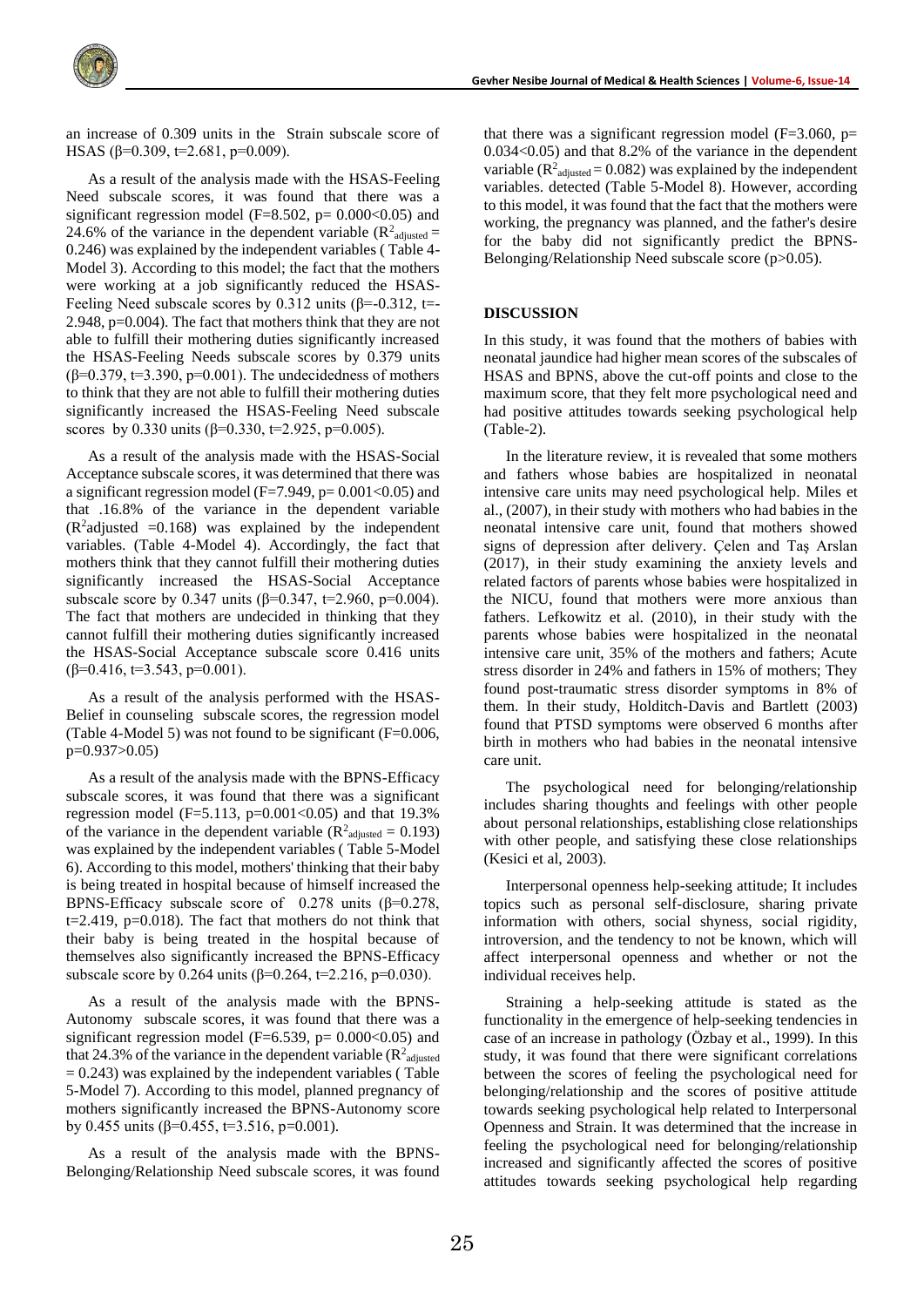

Interpersonal Openness and Strain (Table-2). Verbiest et al. (2016), in their study with mothers with babies in the neonatal intensive care unit, found that mothers needed support about mental health assessment and support, sexually transmitted infections, maternity care, proper breastfeeding, smoking cessation, and birth control methods. In Iran, it has been determined that the most important needs of parents whose children are treated in the intensive care unit are "being close to their baby, the empathetic approach of healthcare professionals, support of spouses, relatives and healthcare professionals" (Aliabadi et al., 2014). Hospitalization of their baby in the intensive care unit may cause parents to worry that they have a serious illness and may lose their baby (Graham et al., 2009).

Interpersonal Openness, Strain, Feeling Need, and Social Acceptance scores, which are among the psychological helpseeking attitudes of mothers, showed significant differences according to the state of thinking that they could not fulfill their mother's duties well. It was determined that the increase in mothers' thinking that they could not fulfill their maternal duties well and being indecisive in this thought increased and significantly affected the positive attitude towards seeking psychological help related to Interpersonal Openness, Social Acceptance and Feeling of Need (Table-3). It is known that regular feeding is very important in newborns whose bilirubin levels increase rapidly or who should be followed up for jaundice due to risk factors. This result suggests that a sense of guilt may develop in newborn mothers whose breast milk is low and whose nutrition is not followed up. Mothers may blame themselves for not feeding their babies enough. Sikorova and Kucova (2012), in their study with mothers who had babies in the neonatal intensive care unit, found that mothers had high levels of parenting stress and this stress was mainly caused by the feeling of not being able to help their baby, not being able to protect him, not being able to feed his baby enough and feeling helpless. Neonatal jaundice is one of the leading causes of delayed postnatal discharge of newborns or hospitalization in neonatal intensive care units after discharge. In addition, neonatal jaundice is stated as the leading cause of admission to the neonatal intensive care unit in Turkey (Erdeve, et al, 2018). In our study, it was observed that 88.6% of the hospitalizations in the neonatal intensive care unit due to jaundice occurred after discharge. It can be thought that this situation causes feelings of guilt and inadequacy in mothers. When the emotional states of the mothers in our study were examined; The rate of those who do not think that they give adequate care to their baby and are undecided is 25.6%, the rate of those who do not think that they spend enough time for their baby and are indecisive about this issue is 20%, the rate of those who think that they cannot fulfill their mothering duties well and are undecided is 55.8%, that their baby is treated in a hospital because of him. The rate of those who thought and were undecided was 51.4%, the rate of those who thought that they should have known that their baby had jaundice beforehand, and those who were undecided about this thought was 81.4% (Table-1). From these rates, it can be said that about half of the mothers blame themselves and consider themselves inadequate. In a qualitative study, it was found that half of the mothers stated that they thought their babies were in intensive care as their fault and blamed themselves (Turhan & Karaca, 2019). In another study, it was reported that mothers experience the fatigue associated with birth and the feeling of guilt caused by not being able to take care of their babies at the same time (Wigert, Johansson, Berg, et al., 2006).

Help-seeking attitude towards feeling the need; It is interpreted as the perception and acceptance of one's psychological problem (Özbay et al., 1999). In a study conducted by Duymaz (2018) to determine the behavior, attitude and anxiety levels of the mothers of babies hospitalized in the neonatal intensive care unit, it was observed that working mothers received more social support and their average score was higher. In this study, it was determined that the mothers' need-seeking help-seeking scores showed significant differences according to the mother's working status and that the increase in mothers' working in a job caused a decrease in the positive attitude towards psychological help-seeking and affected them significantly (Table-3). In the study of Gülçek (2015), it was determined that working mothers received more social support and their average score was higher. Akbas et al. (2018), in their study, it is revealed that mothers with low education levels are more concerned about the health status of their babies than mothers with high education levels. It was determined that the gender, birth type and postnatal age of their babies were not related to the scores of the parents from the scale. The presence of a helper to the family reduces the stress of the parents. It has been observed that the gender, delivery type and postnatal age of their babies are not related to the scores of the parents from the scale (Keklikçi et al. 2020; Ganguly et.al 2020).

Help-seeking attitude towards belief in counseling; It includes the belief and trust of the person in the process of seeking help (Özbay et al., 1999). Although the Belief in Counseling scores of mothers from their psychological helpseeking attitudes show significant differences according to their receiving information about the care of the baby during pregnancy, the increase in the mothers' knowledge about the care of the baby decreases the positive attitude in seeking psychological help regarding the " Belief in Counseling " but does not significantly affect it. determined (Table-3). In the literature, it has been stated that family members whose babies are hospitalized in the intensive care unit generally need to be informed and mothers need to talk to nurses who mostly take care of their babies (Sturdivant L, Warren, 2009; Çalışır et al, 2008). Bernardo et al. (2017), in their study with parents whose babies are in the neonatal intensive care unit, found that the stress levels of parents who received familycentered care support were lower than those who did not receive family-centered care support (Bernardo et. al., 2017). In the study of Gülçek (2015), it was stated that the planned education given to the mothers whose babies were hospitalized in the neonatal intensive care unit reduced the anxiety levels of mothers. In most neonatal intensive care units, information about the baby is given by the specialist doctor. Although families know about this situation, they also want to get information about their baby's condition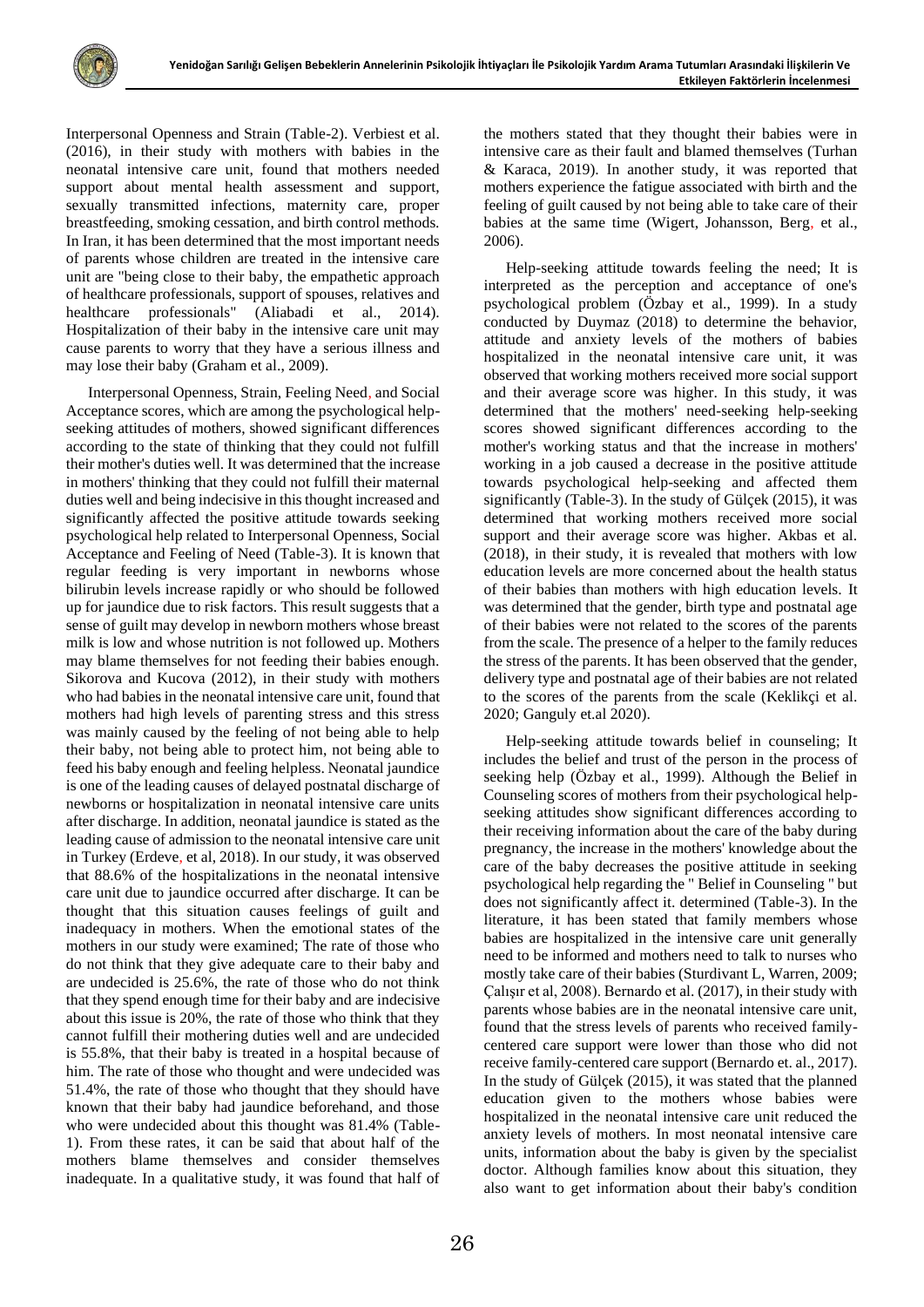from nurses. It is thought that most of the mothers (84.3%) in this study received information about infant care from a health professional during their pregnancies, reducing the need for counseling. Sikorova and Kucova (2012), in their study with mothers whose babies are in the neonatal intensive care unit, found that mothers mostly need the support of nurses in their negative feelings about their babies, and this support affects the relationship between mother and baby.

The Competence Need reveals how to be effective in the implementation of the actions to be taken (Kesici et al, 2003). Although the scores of feeling the psychological need for competence show significant differences according to the planning of the pregnancy, the father wants the baby, and the mother thinks that her baby is being treated in the hospital because of herself, the increase in the mother's thinking that her baby is being treated in the hospital because of herself and not thinking about it, causes an increase in her feeling of the psychological need for competence and It was found that the increase had a significant effect (Table-3). Barr (2015), in his study with parents whose babies are in neonatal intensive care, found that there is chronic guilt, especially in mothers, and this affects parenting stress.

The psychological need for autonomy includes the individual's desire to feel safe when interacting with people and to be independent from others in social relations (Kesici et al, 2003). In this study, although the scores of mothers' feeling the psychological need for autonomy showed significant differences according to the mother's education, the mother's planning of pregnancy, and the father's desire for the baby, it was determined that only the increase in the planned pregnancy of the mothers caused an increase in the psychological need for autonomy and affected it significantly (Table-3) . The fact that most of the mothers returned to the hospital after discharge as a result of positive situations such as the planned pregnancy of most of the mothers, receiving information from a health professional about the care of the baby, normal delivery and no problems at birth, causes mothers to experience feelings of inadequacy and guilt. It is thought that in this period, they want to feel more secure and to be independent in their social relations. In Tekin's (2015) study, 76% of the mothers stated that their pregnancies were planned, 24% of the mothers stated that their pregnancies were unplanned, and 94.6% of the mothers wanted their baby. Küçükoğlu et al. (2014) found that 19.1% of the mothers had an unplanned pregnancy in their study to determine the postpartum depression symptoms and breastfeeding self-efficacy levels of mothers whose babies were hospitalized in the neonatal unit. In the study of Güneş and Çetinkaya (2017), it was stated that 27% of the mothers had unplanned pregnancies. The findings of this study are similar to the results of the studies in the literature.

It was determined that the scores of mothers' feeling the psychological need for autonomy showed a significant difference according to the education level of the mothers, and mothers at higher education level had more psychological needs (Table-3). While studies are reporting that low maternal education increases the stress level, there

are also studies reporting that higher education is associated with high stress (Musabirema, Brysiewicz, Chipps, 2015; Sarapat et al, 2017). In addition, some study findings reported that the education level of mothers did not affect depression symptoms (Küçükoğlu et al., 2014; Akbaş et al., 2019, Ganguly et al. 2020). Kara et al. (2013), in their study with mothers whose babies are in the neonatal intensive care unit, found that mothers with higher education levels showed more depression symptoms and perceived social support from their friends was higher (Kara et al., 2013).

It was determined that the scores of feeling the psychological need of belongingness/relationship of the mothers showed significant differences according to the mother's working status, planning her pregnancy and the father's desire for the baby, but the increase in the mothers' working, planned pregnancy and the father's desire for the baby did not significantly affect the increase in the sense of Belonging/Relationship psychological need (Table-3). In planned pregnancies, the desire of mothers and fathers to have children during pregnancy gets stronger and their parenting role develops. Activities such as being with the fetus, trying to feel it, touching the mother's womb, talking during pregnancy strengthen the bond between the fetus and the parent. The first hours and first days after birth are extremely important for the mother and baby to adapt to the situation and to develop and strengthen the bond between them. In the study of Omak (2017), in which the anxiety levels of mothers whose babies were hospitalized in the neonatal unit were examined, it was found that the mean trait anxiety score of mothers who voluntarily became pregnant with their baby was high. Almost all of the mothers in our study; It is thought that the planned pregnancy (84.3%), mother (92.9%) and father (94.3%) wanting the baby and not working in a job are effective.

#### **CONCLUSION and RECOMMENDATIONS**

It was determined that the mothers who accepted to participate in the study had basic psychological needs and were in the attitude of seeking help. It has been determined that there is a relationship between basic psychological needs and help-seeking attitudes.

It was determined that the psychological need of belonging/relationship of mothers whose babies were treated in neonatal intensive care units due to neonatal jaundice positively affected their attitudes towards seeking psychological help regarding interpersonal openness and strain. It was determined that while mothers' thinking that they could not fulfill their mothering duties well increased their psychological need for competence, it also increased their positive attitude towards seeking psychological help related to Social Acceptance and Feeling Need.

Nurses and midwives should take into account the needs of the parents, inform them about how to prepare the family for the transition to home during the hospitalization period, and develop their care skills. Maintaining family dynamics and effective use of coping skills with stress and crisis should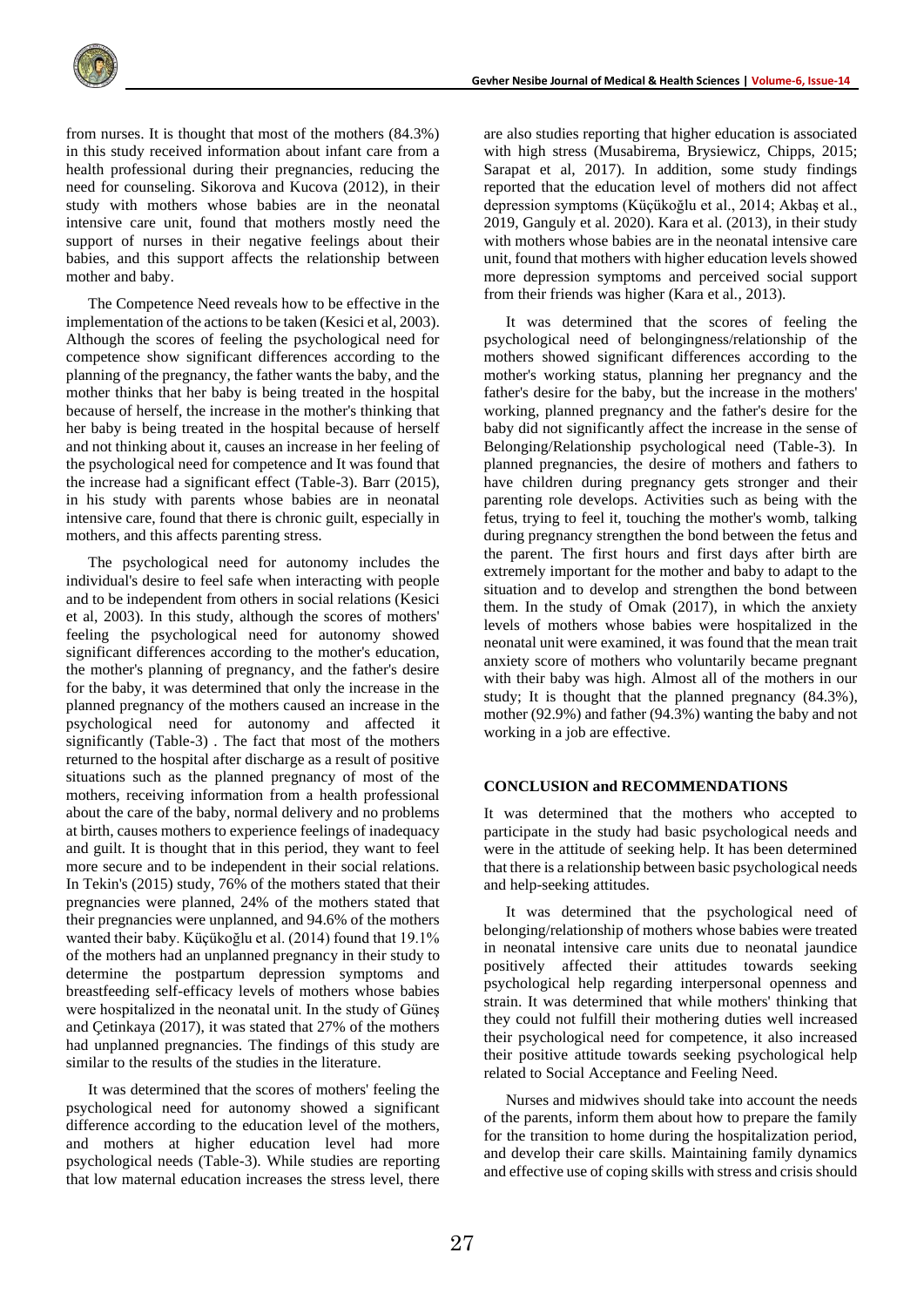be supported during the treatment. It should be considered that mothers may need psychological support and will seek help. Mothers seeking help should be supported and guided.

Nurses and midwives should take into account the needs of the parents, inform them about how to prepare the family for the transition to home during the hospitalization period, and develop their care skills. Maintaining family dynamics and effective use of coping skills with stress and crisis should be supported during the treatment. It should be considered that mothers may need psychological support and will seek help. Mothers seeking help should be supported and guided.

In line with these results, the needs of mothers whose babies are hospitalized in the neonatal intensive care unit should be determined by nurses and midwives, and they should be supported and guided in line with their needs.

| Table 1: Characteristics Distribution of Socio-demographic, Gynecological-Obstetric, Moods of the Mothers and the |  |  |
|-------------------------------------------------------------------------------------------------------------------|--|--|
| Newborn Jaundice $(N=70)$                                                                                         |  |  |

| Socio-demographic Characteristics                                              |                                       | Ort             | <b>SS</b>     |
|--------------------------------------------------------------------------------|---------------------------------------|-----------------|---------------|
| Age                                                                            |                                       | 28.84           | 6.078         |
|                                                                                |                                       | $\mathbf n$     | $\frac{0}{0}$ |
|                                                                                | <b>Primary school</b>                 | 15              | 21,4          |
|                                                                                | <b>Secondary school</b>               | 10              | 14.3          |
| <b>Mother's educational status</b>                                             | <b>High school</b>                    | 32              | 45.7          |
|                                                                                | <b>University</b>                     | 13              | 18.6          |
|                                                                                | <b>Primary school</b>                 | 6               | 8,6           |
| <b>Father's educational status</b>                                             | <b>Secondary school</b>               | 9               | 12.9          |
|                                                                                | <b>High school</b>                    | 28              | 40.0          |
|                                                                                | University                            | 27              | 38.6          |
| <b>Mother's working status</b>                                                 | Working                               | 21              | 30            |
|                                                                                | Not working                           | 49              | 70            |
| <b>Family type</b>                                                             | <b>Nuclear family</b>                 | 62              | 88.6          |
|                                                                                | <b>Extended family</b>                | 8               | 11.4          |
| <b>Gynecological-Obstetrical Features</b>                                      |                                       |                 |               |
| Pregnancy planning status of the mother                                        | <b>Planned pregnancy</b>              | 59              | 84.3          |
|                                                                                | <b>Unplanned pregnancy</b>            | 11              | 15.7          |
|                                                                                | Vaginal/Normal birth                  | 46              | 65.7          |
| <b>Type of birth</b>                                                           | <b>Cesarean delivery</b>              | 24              | 34.3          |
| The mother's status of getting information about baby                          | <b>Information has been given</b>     | 59              | 84.3          |
| care during pregnancy                                                          | <b>Information has not been given</b> | 11              | 15.7          |
| <b>Characteristics of the Newborn Developing Jaundice</b>                      |                                       |                 |               |
|                                                                                | Woman                                 | 37              | 52.9          |
| <b>Baby's gender</b>                                                           | <b>Male</b>                           | 33              | 47.1          |
|                                                                                | Within 30-60 minutes after birth      | 24              | 34.3          |
|                                                                                | <b>Between 1-2 hours</b>              | 8               | 11.5          |
| After birth, when the baby was first breastfed                                 | <b>Between 3-4 hours</b>              | 19              | 27.1          |
|                                                                                | More than 4 hours later               | 19              | 27.1          |
|                                                                                | After discharge from hospital         | 62              | 88.6          |
| When jaundice develops                                                         | Before discharge from hospital        | 8               | 11.4          |
|                                                                                | Yes                                   | $\overline{65}$ | 92.9          |
| The mother's wish for the baby                                                 | N <sub>0</sub>                        | 5               | 7.1           |
| Father's wish for the baby                                                     | Yes                                   | 66              | 94.3          |
|                                                                                | N <sub>0</sub>                        | 4               | 5.7           |
| <b>Moods of Mothers</b>                                                        |                                       |                 |               |
|                                                                                | I agree                               | 52              | 74,3          |
| The mother thinks that she is giving adequate care to                          | I'm undecided                         | 12              | 17.1          |
| her baby                                                                       | I do not agree                        | 6               | 8,5           |
|                                                                                | I agree                               | 56              | 80            |
| The mother thinks that she spends enough time with<br>her baby                 | I'm undecided                         | 10              | 14.3          |
|                                                                                | I do not agree                        | 4               | 5.7           |
|                                                                                | I agree                               | 11              | 15,8          |
| The mother thinks that she is not able to fulfill her<br>maternal duties well. | I'm undecided                         | 28              | 40.0          |
|                                                                                | I do not agree                        | 31              | 44.2          |
|                                                                                | I agree                               | 5               | 7.1           |
| The mother thinks that her baby is being treated in                            | I'm undecided                         | 31              | 44.3          |
| hospital because of her                                                        | I do not agree                        | 34              | 48.5          |
| The state of thinking that the mother should have                              | I agree                               | 35              | 50            |
| known beforehand that her baby has jaundice                                    | I'm undecided                         | $22\,$          | 31.4          |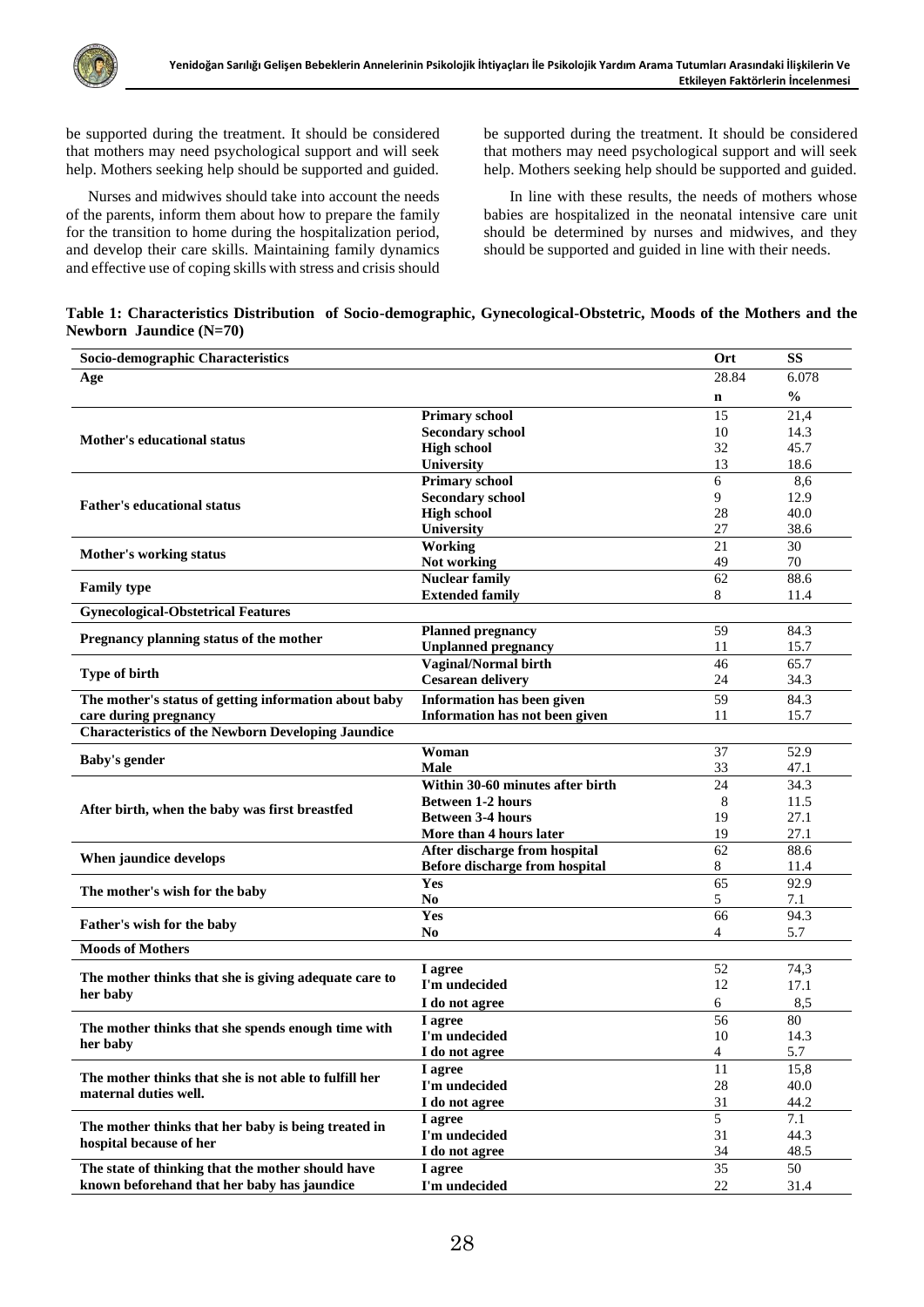

## **I** do not agree 13 18,6

| <b>HSAS Subscales</b>              | Point range  | <b>Median</b>     | Mean          | <b>SD</b>                     |
|------------------------------------|--------------|-------------------|---------------|-------------------------------|
| <b>Interpersonal Openness</b>      | 12-72        | 45                | 43.13         | 7.447                         |
| <b>Belief in Counseling</b>        | $7-42$       | 23                | 22.37         | 4.090                         |
| <b>Strain</b>                      | $6 - 36$     | 21                | 20.76         | 4.302                         |
| <b>Feeling the Need</b>            | $5 - 30$     | 18.50             | 18.31         | 4.956                         |
| <b>Social Acceptance</b>           | $2 - 12$     | 7                 | 7.06          | 2.042                         |
| <b>BPNS Subscales</b>              |              | Medyan            | Ort           | <b>SS</b>                     |
| <b>Need for Autonomy</b>           | $7 - 35$     | 24                | 23.43         | 3.862                         |
| <b>Competence Need</b>             | $6 - 30$     | 20                | 19.79         | 2.843                         |
| <b>Belonging/Relationship Need</b> | $8-40$       | 29.50             | 29.44         | 4.561                         |
|                                    |              | The Need for BPNS | <b>BPNS</b>   | <b>BPNS</b>                   |
| <b>SCALES</b>                      |              |                   | Qualification | <b>Belonging/Relationship</b> |
|                                    |              | <b>Autonomy</b>   | <b>Need</b>   | <b>Need</b>                   |
| <b>HSAS</b>                        | $r^*$        | 0.164             | 0.362         | 0.399                         |
| <b>Interpersonal Openness</b>      |              |                   |               |                               |
|                                    | $\mathbf{p}$ | 0.174             | 0.002         | 0.001                         |
| <b>HSAS</b>                        |              | 0.85              | 0.138         | 0.020                         |
| <b>Belief in Counseling</b>        | r            |                   |               |                               |
|                                    | p            | 0.486             | 0.256         | 0.871                         |
| <b>HSAS</b>                        | r            | 0.121             | 0.122         | 0.264                         |
| <b>Strain</b>                      |              | 0.320             | 0.316         | 0.027                         |
|                                    | $\mathbf{p}$ |                   |               |                               |
| <b>HSAS</b>                        | r            | 0.196             | 0.106         | 0.084                         |
| <b>Feeling the Need</b>            |              |                   |               |                               |
|                                    | p            | 0.104             | 0.380         | 0.492                         |
| <b>HSAS</b>                        | r            | 0.018             | 0.184         | 0.043                         |
| <b>Social Acceptance</b>           |              | 0.881             | 0.128         | 0.722                         |
|                                    | p            |                   |               |                               |

## **Table 2: The Mothers' HSAS and BPNS Subscale Scores and Their Relationships**

\*Spearman correlation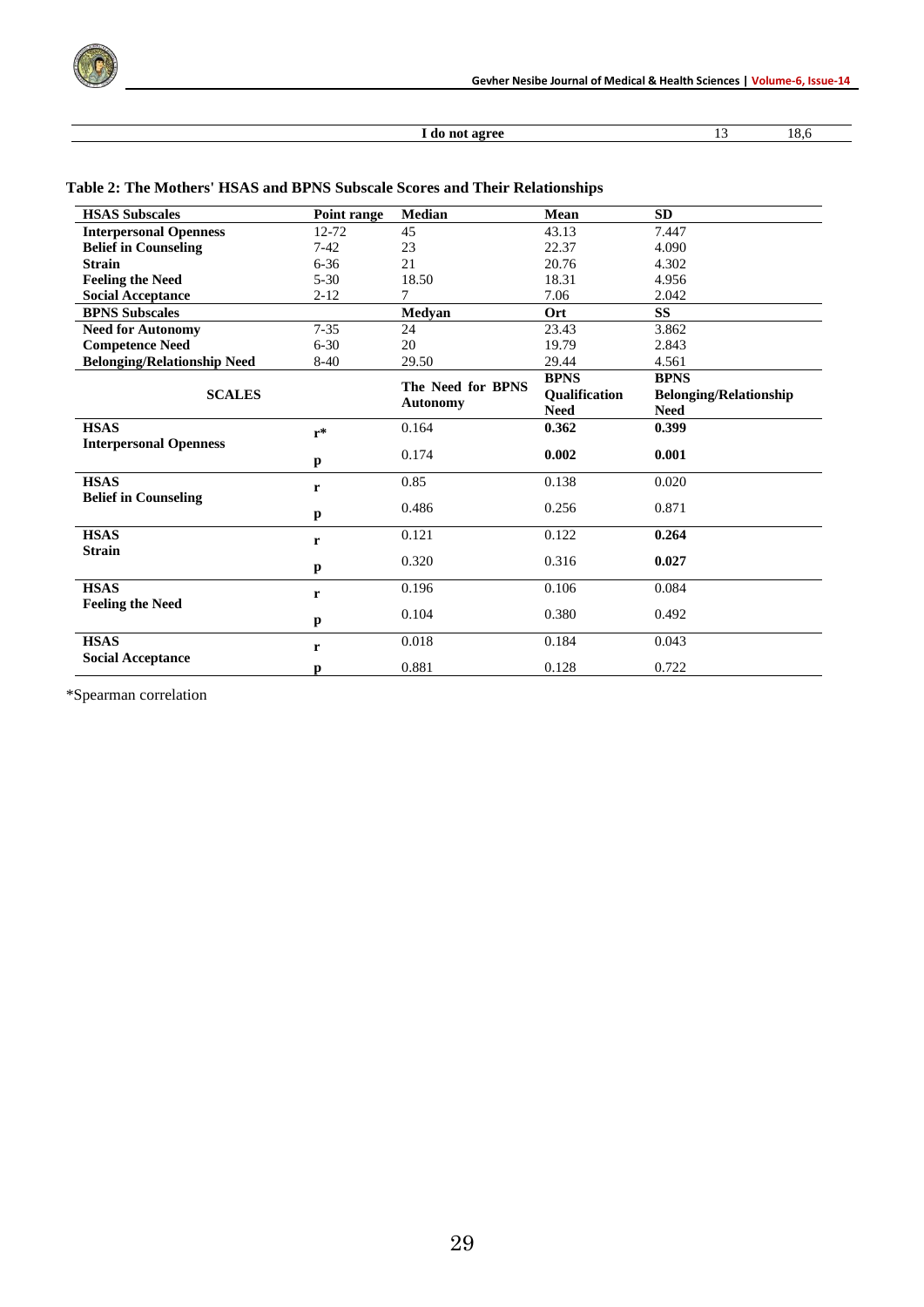| Table 3: Comparison of HSAS and BPNS Scores According to Characteristics of Socio-demographic, Gynecological- |  |  |
|---------------------------------------------------------------------------------------------------------------|--|--|
| <b>Obstetric, Moods of the Mothers and the Newborn Jaundice</b>                                               |  |  |

| <b>Scales</b>           | <b>Groups</b>                    |                                   | $\mathbf N$           | <b>Mean</b> | $X^2/U$                     | $\mathbf{P}$      |
|-------------------------|----------------------------------|-----------------------------------|-----------------------|-------------|-----------------------------|-------------------|
|                         |                                  |                                   |                       | Rank        |                             |                   |
| <b>The HSAS</b>         | The mother thinks that           | I agree <sup>a</sup>              | 11                    | 46.45       | 8.834                       | 0.012             |
| <b>Interpersonal</b>    | she is not able to fulfill her   | I'm undecided <sup>b</sup>        | 28                    | 39.70       |                             |                   |
| <b>Openness</b>         | maternal duties well.            | Idon't agree <sup>c</sup>         | 31                    | 27.82       |                             | $a > c$ , $b > c$ |
|                         | The mother thinks that she       | I agree <sup><math>a</math></sup> | 11                    | 39.91       | 14.203                      | 0.001             |
| <b>The HSAS Strain</b>  | is not able to fulfill her       | I'm undecided <sup>b</sup>        | 28                    | 44.91       |                             |                   |
|                         | maternal duties well.            | Idon't agree <sup>c</sup>         | 31                    | 25.44       |                             | a>c, b>c          |
|                         | The mother thinks that           | I agree <sup>a</sup>              | 11                    | 47.45       | 13.633                      | 0.001             |
| The HSAS                | she is not able to fulfill her   | I'm undecided <sup>b</sup>        | 28                    | 41.66       |                             |                   |
| <b>Feeling Need</b>     | maternal duties well.            | Idon't agree <sup>c</sup>         | 31                    | 25.69       |                             | a>c, b>c          |
|                         | The mother thinks that she       | I agree <sup>a</sup>              | 11                    | 45.41       | 12.778                      | 0.002             |
| The HSAS Social         | is not able to fulfill her       | I'm undecided <sup>b</sup>        | 28                    | 42.16       |                             |                   |
| Acceptance              | maternal duties well.            |                                   | 31                    | 25.97       |                             | a>c, b>c          |
|                         |                                  | Idon't agree <sup>c</sup>         |                       |             |                             |                   |
| <b>The HSAS Belief</b>  | The mother's state of            | Information has been              | 59                    | 32,85       |                             |                   |
| in Counseling           | getting information about        | given                             |                       |             | 168,00                      | 0.011             |
|                         | the care of the baby during      | Information has not               | 11                    | 49,32       |                             |                   |
|                         | pregnancy                        | been given                        |                       |             |                             |                   |
|                         |                                  | Primary school <sup>a</sup>       | 15                    | 20.10       | 16.810                      | 0.001             |
|                         | Mother's educational             | Secondary school <sup>b</sup>     | 10                    | 27.60       |                             |                   |
|                         | status                           | High school <sup>c</sup>          | 32                    | 40.16       | $a < b$ , $a < d$ , $b < d$ |                   |
| <b>The BPNS</b>         |                                  | University <sup>d</sup>           | 13                    | 47.88       |                             |                   |
| <b>Autonomy Need</b>    |                                  |                                   |                       |             |                             |                   |
|                         | <b>Pregnancy planning status</b> | Planned pregnancy                 | 59                    | 39,19       | 107,00                      | 0.000             |
|                         | of the mother                    | Unplanned pregnancy<br>Yes        | 11<br>$\overline{66}$ | 15,73       |                             |                   |
|                         | Father's wish for the baby       |                                   |                       | 36,92       | 38,500                      | 0.017             |
|                         |                                  | N <sub>0</sub>                    | $\overline{4}$        | 12,13       |                             |                   |
|                         | <b>Pregnancy planning status</b> | Planned pregnancy                 | 59                    | 38,64       | 139,500                     | 0.003             |
|                         | of the mother                    | Unplanned pregnancy               | 11                    | 18,68       |                             |                   |
| <b>The BPNS</b>         | Father's wish for the baby       | Yes                               | 66                    | 37,22       | 18,500                      | 0.004             |
| Competence              |                                  | No                                | $\overline{4}$        | 7,13        |                             |                   |
| <b>Need</b>             | The mother thinks that           | I agree <sup>a</sup>              | 5                     | 52,00       | 13,476                      | 0.001             |
|                         | the baby is being treated        | I'm undecided <sup>b</sup>        | 31                    | 26          |                             |                   |
|                         | in the hospital because of       | Idon't agree <sup>c</sup>         | 34                    | 41,74       |                             |                   |
|                         | her                              |                                   |                       |             |                             | a>b, b < c        |
|                         | Mother's working status          | Working                           | 21                    | 44,67       | 322,00                      | 0.013             |
| <b>The BPNS</b>         |                                  | Not working                       | 49                    | 31,57       |                             |                   |
| <b>Belonging/Relati</b> | <b>Pregnancy planning status</b> | Planned pregnancy                 | 59                    | 37,66       |                             |                   |
| onship Need             | of the mother                    | Unplanned pregnancy               | 11                    | 23,91       | 197,00                      | 0.039             |
|                         | Father's wish for the baby       | Yes                               | 66                    | 36,88       | 41,00                       | 0.021             |
|                         |                                  | No                                | $\overline{4}$        | 12,75       |                             |                   |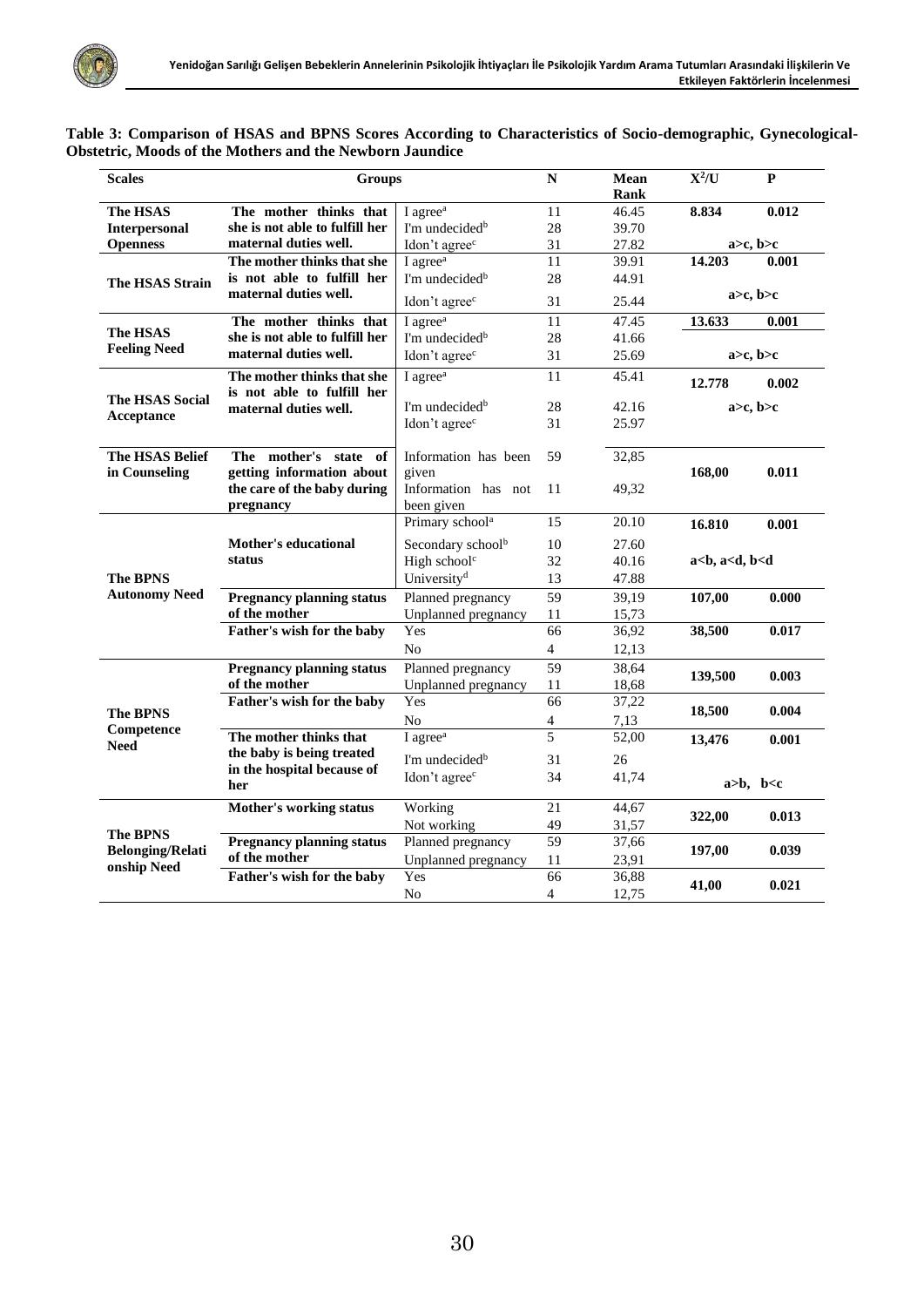

| Model 1- The HSAS-Interpersonal                                                           | $\bf{B}$                                      | SE        | $\beta$  |                      |           | <b>VIF</b> |
|-------------------------------------------------------------------------------------------|-----------------------------------------------|-----------|----------|----------------------|-----------|------------|
| <b>Openness</b>                                                                           |                                               |           |          | t                    | ${\bf P}$ |            |
| <b>Costant</b>                                                                            | 16,964                                        | 6,095     |          | 2,783                | 0,007     |            |
| <b>BPNS- Competence Need</b>                                                              | 0,035                                         | 0,367     | 0,013    | 0,095                | 0,924     | 1,737      |
| <b>BPNS-Belonging/Relationship Need</b>                                                   | 0,782                                         | 0,226     | 0,459    | 3,453                | 0,001     | 1,697      |
| The mother thinks that she is not able to                                                 | 6,429                                         |           | 0,303    | 2,781                | 0,007     |            |
| fulfill her maternal duties well.                                                         |                                               | 2,312     |          |                      |           | 1,143      |
| The mother, thinking of becoming unstable,                                                | 3,608                                         |           | 0,229    | 2,054                | 0,044     |            |
| good mothering failed to fulfill its duties                                               |                                               | 1,756     |          |                      |           | 1,196      |
| $R^2=0,324$<br>$R^2$ (adjusted) = 0,282<br>$R = 0,570$                                    | $F = 7,801$                                   | $p=0,000$ |          | Durbin-Watson= 2,272 |           |            |
| <b>Model 2- The HSAS-Strain</b>                                                           | B                                             | <b>SE</b> | β        | t                    | P         | <b>VIF</b> |
| Costant                                                                                   | 12,172                                        | 3,240     |          | 3,756                | 0,000     |            |
| The BPNS-Belonging/relationship Need                                                      | 0,292                                         | 0,109     | 0,309    | 2,681                | 0,009     | 1,000      |
| $R^2 = 0,096$ $R^2$ (adjusted) = 0,082 $F = 7,186$<br>$R = 0,309$                         |                                               | $p=0,009$ |          | Durbin-Watson=2,092  |           |            |
| Model 3 - The HSAS-Feeling of Need                                                        | B                                             | SЕ        | β        | $\mathbf t$          | ${\bf P}$ | <b>VIF</b> |
| <b>Costant</b>                                                                            | 17,188                                        | 0,872     |          | 19,716               | 0,000     |            |
| <b>Mother is working</b>                                                                  | $-3,349$                                      | 1,136     | $-0,312$ | $-2,948$             | 0,004     | 1,024      |
| The mother thinks that she is not able to<br>fulfill her maternal duties well.            | 5,120                                         | 1,511     | 0,379    | 3,390                | 0,001     | 1,142      |
| The mother, thinking of becoming unstable,<br>good mothering failed to fulfill its duties | 3,315                                         | 1,133     | 0,330    | 2,925                | 0,005     | 1,165      |
| $\mathbb{R}^2$ (adjusted) = 0,246 F=8,502<br>$R^2=0,279$<br>$R = 0,528$                   |                                               | $p=0,000$ |          | Durbin-Watson= 2,325 |           |            |
| <b>Model 4-The HSAS-Social Acceptance</b>                                                 | B                                             | SE        | β        | $\mathbf t$          | P         | <b>VIF</b> |
| Costant                                                                                   | 6,065                                         | 0,335     |          | 18,123               | 0,000     |            |
| The mother thinks that she is not able to<br>fulfill her maternal duties well.            | 1,935                                         | 0,654     | 0,347    | 2,960                | 0,004     | 1,142      |
| The mother, thinking of becoming unstable,<br>good mothering failed to fulfill its duties | 1,721                                         | 0,486     | 0,416    | 3,543                | 0,001     | 1,142      |
| $R^2=0,192$ $R^2$ (adjusted) =0,168<br>$R = 0,438$                                        | Durbin-Watson=1,548<br>$F=7,949$<br>$p=0,001$ |           |          |                      |           |            |
| <b>Model 5-The HSAS-Belief in Counselling</b>                                             | B                                             | <b>SE</b> | $\beta$  | $\mathbf{f}$         | ${\bf P}$ | <b>VIF</b> |
| <b>Costant</b>                                                                            | 22,500                                        | 1,682     |          | 13,377               | 0,000     |            |
| The mother receives information about the<br>care of the baby during pregnancy            | $-0,141$                                      | 1,759     | $-0,010$ | $-0,080$             | 0,937     | 1000       |
| $P = 0.010$ $P = 2.001$                                                                   | 0.002                                         |           |          |                      |           |            |

 **Tablo 4: Regression of HSAS with BPNS and Sociodemographic Characteristics**

**R=0,010 R<sup>2</sup>=0,001 R2 (adjusted) =-0,015 F= 0,006 p= 0,937 Durbin-Watson= 2,382**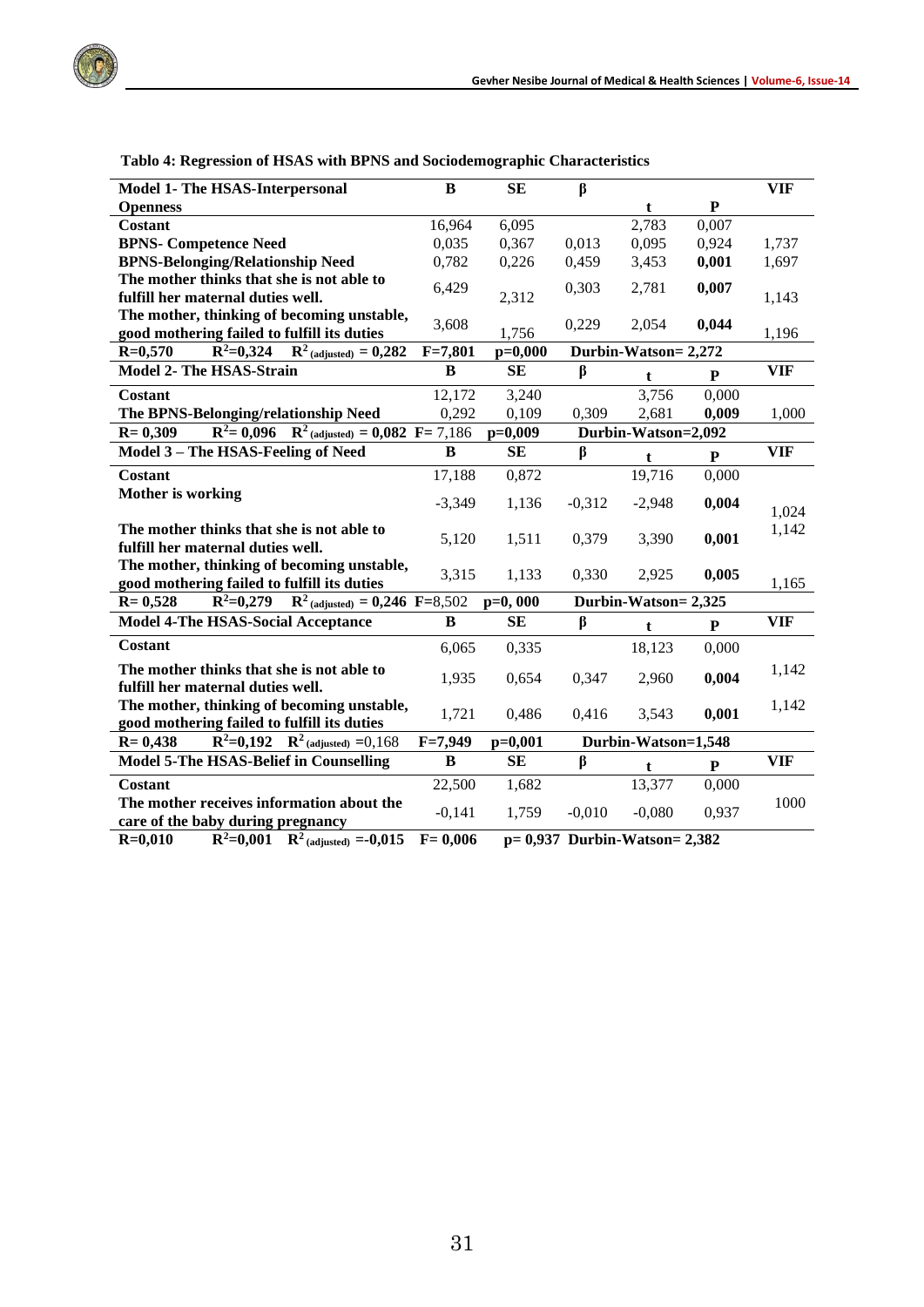

|  |  | Tablo 5: Regression of BPNS and Sociodemographic Characteristics |
|--|--|------------------------------------------------------------------|
|  |  |                                                                  |

| <b>Model 6- The BPNS - Competence</b>                                                              | B         | <b>SE</b>                | β        |                     |              | <b>VIF</b> |
|----------------------------------------------------------------------------------------------------|-----------|--------------------------|----------|---------------------|--------------|------------|
| <b>Need</b>                                                                                        |           |                          |          | t                   | ${\bf P}$    |            |
| Costant                                                                                            | 16,250    | 1,277                    |          | 12,721              | 0,000        |            |
| <b>Planned pregnancy</b>                                                                           | 1,437     | 1,047                    | 0,185    | 1,373               | 0,174        | 1,557      |
| <b>Father wanting the baby</b>                                                                     | 1,168     | 1,613                    | 0,121    | 0,910               | 0,366        | 1,503      |
| The mother thinks that her baby is                                                                 |           |                          |          |                     |              |            |
| being treated in the hospital                                                                      | 3,045     | 1,259                    | 0,278    | 2,419               | 0,018        | 1,127      |
| because of her                                                                                     |           |                          |          |                     |              |            |
| The mother does not think that her                                                                 |           |                          |          |                     |              |            |
| baby is being treated in the                                                                       | 1,488     | 0,672                    | 0,264    | 2,216               | 0,030        | 1,209      |
| hospital because of her                                                                            |           |                          |          |                     |              |            |
| $\mathbb{R}^2$ (adjusted) = 0,193<br>$R^2=0,239$<br>$R=0,489$                                      |           | $F = 5,113$<br>$p=0,001$ |          | Durbin-Watson=1,344 |              |            |
| <b>Model 7- The BPNS - Autonomy</b>                                                                | B         | <b>SE</b>                | β        |                     |              | VIF        |
| <b>Need</b>                                                                                        |           |                          |          | t                   | ${\bf P}$    |            |
| Costant                                                                                            | 19,750    | 1,6801                   |          | 11,756              | 0,000        |            |
| Mother's secondary school                                                                          |           |                          |          |                     |              | 1,059      |
| graduate                                                                                           | $-1,539$  | 1,181                    | $-0,140$ | $-1,303$            | 0,197        |            |
| Mother's university degree                                                                         | 1,905     | 1,080                    | 0,193    | 1,763               | 0,083        | 1,094      |
| <b>Planned Pregnancy</b>                                                                           | 4,799     | 1,365                    | 0,455    | 3,516               | 0,001        | 1,529      |
| Father wanting the baby                                                                            | $-0,530$  | 2,113                    | $-0,032$ | $-0,251$            | 0,803        | 1,491      |
| $R^2=0,287$ $R^2$ (adjusted) = 0,243<br>$R=0,536$                                                  | $F=6,539$ | $p=0,000$                |          | Durbin-Watson=1,809 |              |            |
| Model 8- The BPNS -                                                                                | B         | <b>SE</b>                | β        |                     |              | VIF        |
| Belonging/relationship need                                                                        |           |                          |          | t                   | $\mathbf{P}$ |            |
| <b>Costant</b>                                                                                     | 25,000    | 2,185                    |          | 11,443              | 0,000        |            |
| Mother is working                                                                                  | 2,265     | 1,165                    | 0,229    | 1,945               | 0,056        | 1,044      |
| <b>Planned Pregnancy</b>                                                                           | 1,311     | 1,762                    | 0,105    | 0,744               | 0,459        | 1,507      |
| <b>Father wanting the baby</b>                                                                     | 2,819     | 2,744                    | 0,145    | 01,028              | 0,308        | 1,487      |
| $R^2$ (adjusted) = 0,082 F=3,060<br>$R=0,349$<br>$R^2 = 0,122$<br>Durbin-Watson=1,383<br>$p=0,034$ |           |                          |          |                     |              |            |

## **KAYNAKLAR**

Akbaş ve ark. (2018). Investigation of Anxiety and Depression Levels of Parents with Their Infants in the Neonatal Intensive Care Unit Poster presentation at the 4th International & 8th National Midwifery Students Congress, 28(2); 87-97.

Aliabadi F, Kamali M, Borimnejad L, Rassa\_ ani M, Rasti M, Shafaroodi N, et al. (2014). Supporting-emotional needs of Iranian parents with premature infants admitted to neonatal intensive care units. Medical Journal of theIslamic Republic of Iran, 12:28-53.

Barr P. (2015). Guilt, shame and fear of death predict neonatal intensive care unit-related parental distress. Journal of Reproductive and Infant Psychology, 33(4), 402-413.

Bernardo GD, Svelto M, Giordano M, Sordino D, Riccitelli M. (2017). Supporting parents in taking care of their infants admitted to a neonatal intensive care unit: a prospective cohort pilot study. Ital J Pediatr, 43, 36.

Brits H, Adendorff J, Huisamen D, Beukes D, Botha K et al. (2018). The prevalence of neonatal jaundice and risk factors in healthy term neonates at National District Hospital in Bloemfontein. Afr J Prm Health Care Fam Med.,10(1), a1582.

Chourasia N., Surianarayanan P., Adhisivam B., Vishnu Bhat B. (2013). NICU Admissions and Maternal Stress Levels. The Indian Journal of Pediatrics, 80 (5), 380–384.

Çalışır H, Şeker S, Güler F, Anaç GT, Türkmen M.(2008). The Anxiety Levels and Needs of Infants' Parents in a Neonatal Intensive Care Unit. Journal of Cumhuriyet University School of Nursing,12(1):31-44.

Çelen R. Tas Arslan F. (2014). The Anxiety Levels Of Parents Of Premature Babies And Related Factors, Arch Dis Child,99 (Suppl 2): A1–A620

Çoban A, Kaynak Türkmen M, Gürsoy T. (2018). Turkish Neonatal Society guideline to the approach, follow-up, and treatment of neonatal jaundice. Turk Pediatri Ars., 53(Suppl 1): S172-S179.

Erdeve O, Okulu E, Olukman O et al. (2018). The Turkish Neonatal Jaundice Online Registry: A national root cause analysis. PLoS One, 13(2).

[Ganguly](https://pubmed.ncbi.nlm.nih.gov/?term=Ganguly+R&cauthor_id=33282993) R et al. (2021). Assessment of stress among parents of neonates admitted in the neonatal intensive care unit of a tertiary care hospital in Eastern India. [J Educ. Health](https://www.ncbi.nlm.nih.gov/pmc/articles/PMC7709741/)  [Promot.,](https://www.ncbi.nlm.nih.gov/pmc/articles/PMC7709741/) 30(9), 288.

Graham RJ, Pemstein DM, Curley MA (2009). Experiencing the pediatric intensive care unit: perspective from parents of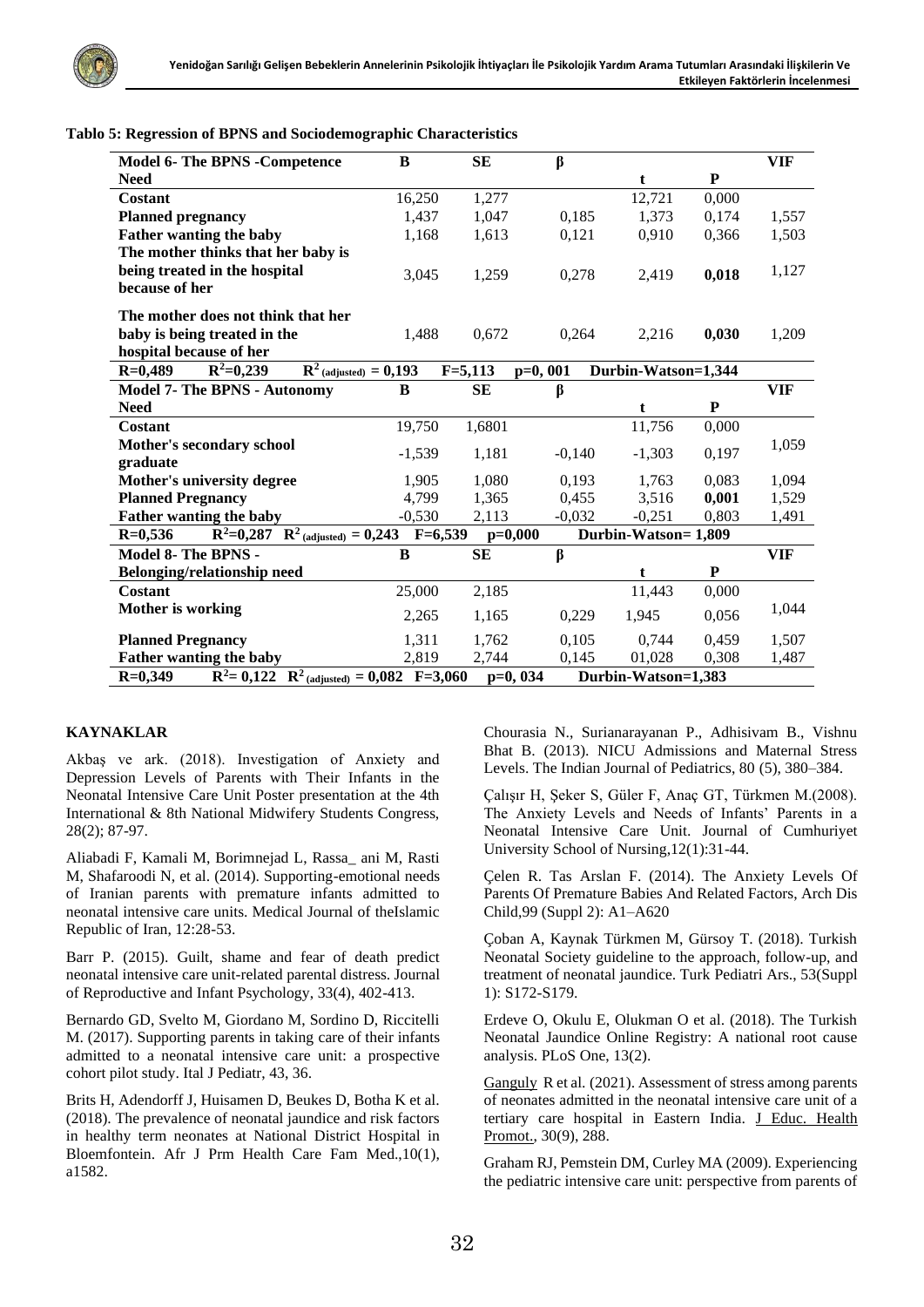

children with severe antecedent disabilities. Critical Care Medicine, 37(6): 2064-70.

Gülçek E. (2015). The Effect Of Planned Educatıon Gıven To The Mothers Whose Babıes Stay In The Neonatal Intensıve Care Servıce On The Anxıety Level Of The Mothers, Master Thesis, İnönü University, Institute of Health Sciences, Department of Nursing, Malatya.

Güneş OEN, Çetinkaya Ş (2017) Analysis of maternal characteristics during breastfeeding in early infancy associated with prolactin levels and breastfeeding LATCH scores. International Journal of Caring Sciences, 10: 313- 326.

Holditch-Davis D, Bartlett TR, Blickman AL, Miles MS. (2003). Posttraumatic stress symptoms in mothers of premature infants. JOGNN, 32(2), 161-171.

Holditch-Davis, D., Miles, M. S., Weaver, M. A., Black, B., Beeber, L., Thoyre, S. Ve Engelke, S. (2009). Patterns of distress in African American mothers of preterm infants.Journal of Developmental and Behavioral Pediatrics: JDBP, 30(3), 193-205.

Kaplan M, Muraca M, Hammerman C, et al. (2002). Inbalance between production and conjugation of bilirubin: a fundamental concept in the mechanism of neonatal jaundice. Pediatrics; 110: e47.

Kara S, Tan S, Aldemir S, Yılmaz AE, Tatlı MM, Dilmen U. (2013). Investigation of perceived social support in mothers of infants hospitalized in neonatal intensive care unit. Hippokratia, 17(2), 130-135.

Kesici, Ş., Üre, Ö., Bozgeyikli, H. ve Sünbül, A. M. (2003). The validity and reliability of the Basic Psychological Needs Scale. VII. Proceedings of the National PDR Congress. Malatya, Inonu University

Konukbay, D., & Arslan, F. (2011). Determination of the Difficulties of the Families Whose Babies Hospitalized In the Newborn Intensive Care Unit Anatolian Journal of Nursing and Health Sciences, 14 (2), 16-22.

Korja R, Savonlahti E, Haataja L, Lapinleimu H, Manninenet H, Piha J, Lehtonen, L. (2009). Attachment representations in mothers of preterm infants. Infant Behav Dev, 32(3): 305–11.).

Küçükoğlu S, Çelebioğlu A, Coşkun D. (2014). Determınatıon of the postpartum depressıon symptoms and breastfeedıng self-effıcacy of the mothers who have theır babıes hospıtalızed ın newborn clınıc. Gümüşhane University Journal of Health Sciences,3(3):921–932.

Lefkowitz DS, Baxt C, & amp; Evans JR. (2010). Prevalence and Correlates of PosttraumaticStress and Postpartum Depression in Parents of Infants in the Neonatal Intensive Care Unit (NICU). Journal of Clinical Psychology in Medical Settings, 17 (3), 230–237.

[Lei](https://www.sciencedirect.com/science/article/pii/S2352013217303198?via%3Dihub#!) M[, Liu](https://www.sciencedirect.com/science/article/pii/S2352013217303198?via%3Dihub#!) T, [Li](https://www.sciencedirect.com/science/article/pii/S2352013217303198?via%3Dihub#!) Y, [Liu](https://www.sciencedirect.com/science/article/pii/S2352013217303198?via%3Dihub#!) Y, [Meng](https://www.sciencedirect.com/science/article/pii/S2352013217303198?via%3Dihub#!) L, [Jin](https://www.sciencedirect.com/science/article/pii/S2352013217303198?via%3Dihub#!) C (2018). Effects of massage on newborn infants with jaundice: A metaanalysi[s, 5 \( 1\)](https://www.sciencedirect.com/science/journal/23520132/5/1); 89-97.

Metcalfe A, Mathai M, Liu S., Leon JA, & Joseph KS. (2016). Proportion of neonatal readmission attributed to length of stay for childbirth: A populationbased cohort study. Bristish Medical Journal Open, 6, 1-7.

Miles MS, Holditch-Davis D, Schwartz TB, Scher M. (2007). Depressive symptoms in mothers of prematurely born infants. J Dev Behav Pediatr., 28(1), 36-44.

Musabirema P, Brysiewicz P, & amp; Chipps J. (2015). Parents perceptions of stress in a neonatal intensive care unit in Rwanda. Curationis, 38 (2), 1–8

Omak D. (2017). Anxiety Levels of Mothers with Baby in Neonatal Intensive Care Unit Master's Thesis, Eurasia University Institute of Health Sciences, Nursing Department, Trabzon

Özbay Y. Yazıcı H. Palancı M. ve Koç. M. (1999). Helpseeking attitude scale: A study of validity and reliability. Oral Presentation, V. National Psychological Counseling and Guidance Congress, Gazi University, Ankara.

Rennie J, Roy S, Murphy S. (2010). Neonatal jaundice: Summary of nıce guidance. British Medical Journal, 19, 340, 2409. doi: 10.1136/bmj.c2409.

Sarapat P, Fongkaew W., Jintrawet U, Mesukko J, & Ray L. (2017). Perceptions and Practices of Parents in Caring for their Hospitalized Preterm Infants. Pacific Rim International Journal of Nursing Research, 21 (3).

Schwarz HP, Haberman BE, Ruddy RM. (2011). Hyperbilirubinemia. Current guidelines and emerging therapies. Pediatr Emer Care; 27: 884- 889.

Sikorova L, Kucova J. (2012). The needs of mothers to newborns hospitalised in intensive care units. Biomed Pap Med Fac Univ Palacky Olomouc Czech Repub., 156(4), 330- 336.

Sturdivant L, Warren NA. (2009).Perceived met and unmet needs of family members of patients in the pediatric intensive care unit. Critical Care Nursing Quarterly, 32(2):149-58. <http://dx.doi.org/10.1097/> CNQ.0b013e3181a27f6d.

Tekin N. (2019). Determınatıon Of Factors Affectıng State-Traıt Anxıety Level Of Mothers Whose Babıes Stay in Newborn Intensıve Care Unıt and Theır Breastfeedıng Success, Master Thesis, Uludag University Institute of Health Sciences, Department of Nursing, Bursa.

Turhal A, Karaca A. (2019). Determination of Experienced Psychosocial Problems and Coping Methods of Mothers Whose Infants Are under Treatment in Newborn Intensive Care Unit of Baby: A Qualitative Study Journal of Duzce University Health Sciences Institute, 9(3): 172-180 179.

Ullah S, Rahman K, Hedayatı M. (2016). Hyperbilirubinemia in Neonates: Types, Causes, Clinical Examinations, Preventive Measures and Treatments: A Narrative Review Article. Iran J Public Health,45(5), May .558-568.